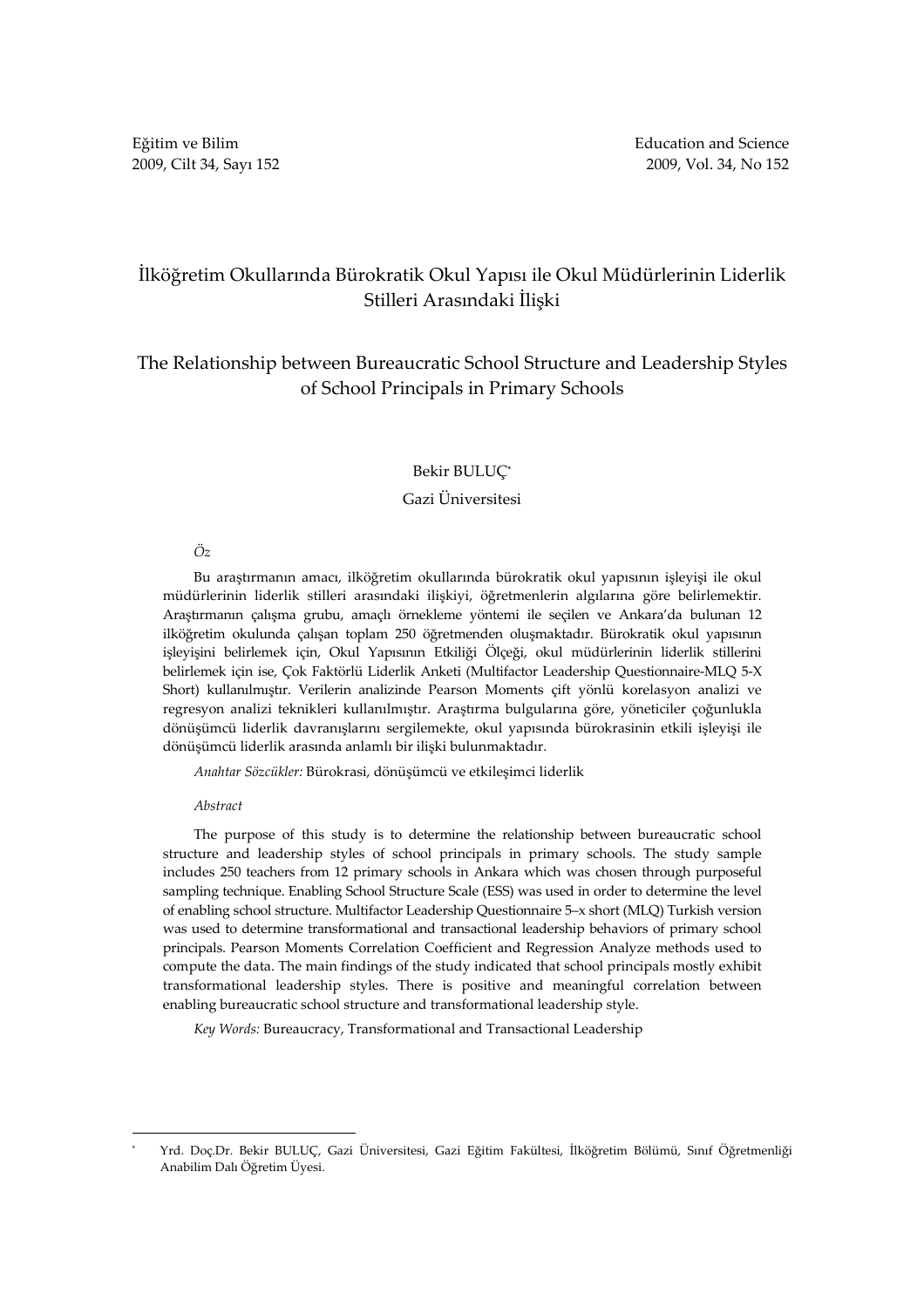#### Summary

#### Purpose

The purpose of this study is to determine the relationship between bureaucratic school structure and leadership styles of school principals in primary schools. The study sample includes 250 teachers from 12 primary schools in Ankara which was chosen through purposeful sampling technique. Enabling School Structure Scale (ESS) that developed by Hoy and Sweetland (2000) was used in order to determine the level of enabling bureaucratic school structure. The ESS Form is a 12-item Likert-type scale that measures the degree to which school structure is enabling; the higher the score, the more enabling the school structure, and conversely, the lower the score, the more hindering the structure. The reliability of the scale is high—usually .87 or higher. Multifactor Leadership Questionnaire 5-x short (MLQ) which was developed by Bass and Avalio (1985), Turkish version was used to determine transformational and transactional leadership behaviors of primary school principals. The Multifactor Leadership Questionnaire (MLQ—also known as MLQ 5X short) measures a broad range of leadership types from passive leaders, to leaders who give contingent rewards to followers, to leaders who transform their followers into becoming leaders themselves. The MLQ identifies the characteristics of a transformational leader. In analyzing data, Pearson Moments Product Correlation Coefficient, simple regression analyze technique, frequency, percentage and mean scores were used.

## Results

According to findings of this present research; the total scale point regarding with enabling school structure is 468.162. This score showed that bureaucracy at schools work at average level. Also, findings of the study indicated that school principals mostly exhibit transformational leadership styles. Result of correlation analysis showed that there was strong correlation between ESS and transformational leadership style (r: .662) whereas there was no significant relationship between ESS and transactional leadership style (r: .031). In addition, result of regression analysis showed that, ESS is determining factor for transformational leadership but it is not determining factor for transactional leadership style.

#### Discussion

As Weber (1947, cited in Hoy and Sweetland, 2000; 2001) indicated, all modern organizations are bureaucracies; that is, they have the classical bureaucratic properties like hierarchy of authority, division of labor, impersonality, objective standards, technical competence, rules and regulations. In practice, the word bureaucracy takes on many connotations, most of them being negative. Similarly, schools are bureaucracies—they are structures with hierarchy of authority, division of labor, impersonality, objective standards, technical competence, rules and regulations.

The prototype for an enabling school structure is a hierarchy that helps rather than hinders and a system of rules and regulations that guides problem solving. Although hierarchy can hinder, that need not be the case; in fact, in enabling school structures principals and teachers work cooperatively across recognized authority boundaries while retaining their distinctive roles. Similarly, rules and regulations are flexible guides for problem solving rather than constraints that create problems. In brief, both hierarchy and rules are mechanisms to support teachers rather than vehicles to enhance principal power (Hoy ve Sweetland, 2000).

A more comprehensive framework of leadership has recently been discussed under the label of transformational leadership theory. Transformational leaders help to realign the values and norms of their organization, and when necessary, to accommodate and promote both internal and external change (Avalio, Waldman ve Yammarino, 1991).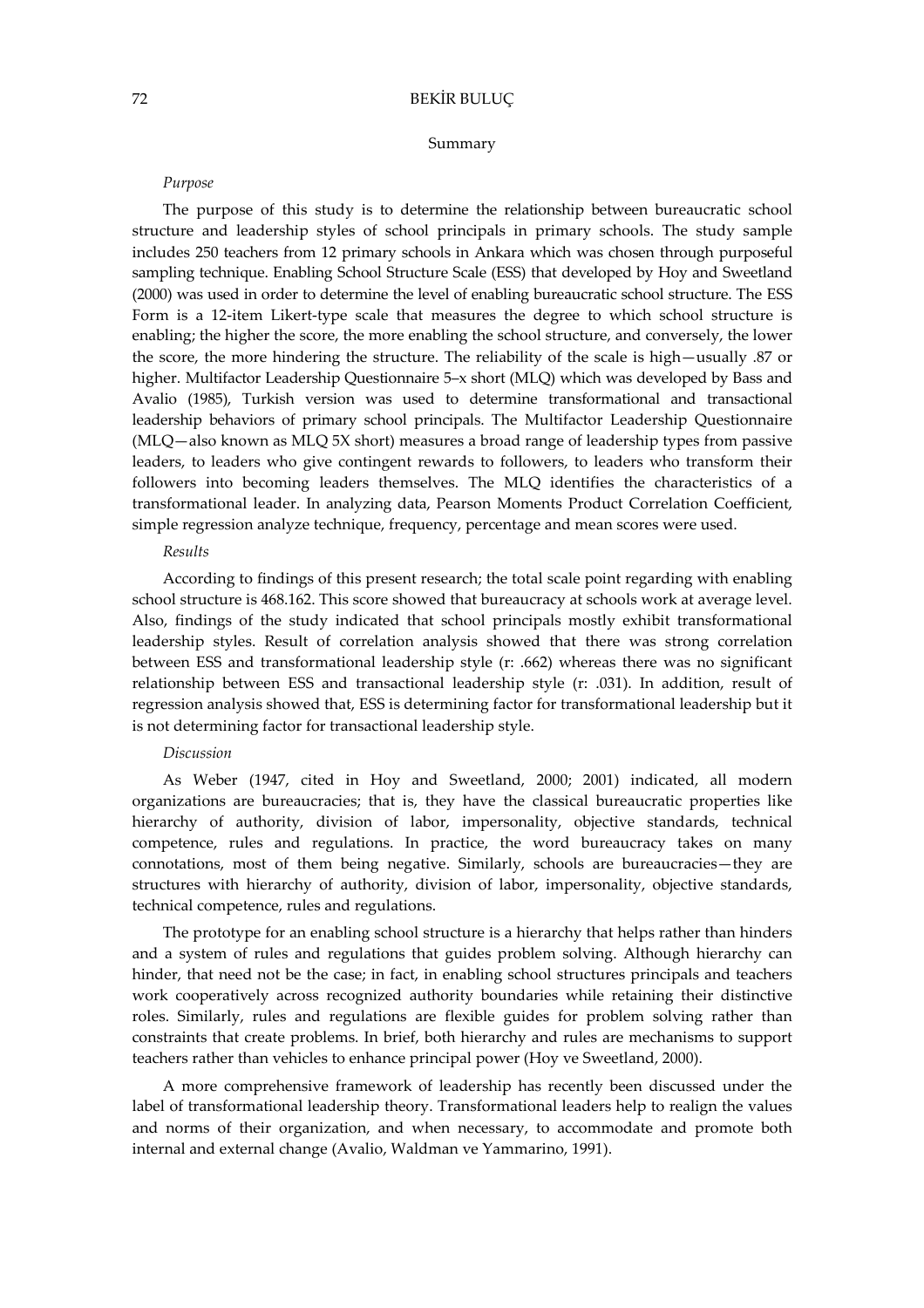The results of this present study mainly showed that, bureaucracy that including hierarchy and centralization works at average level in primary schools. In addition, school principals mostly exhibit transformational leadership styles and bureaucratic school structure is meaningful determining factor for transformational leadership style. The results indicates that school principals shows transformational leadership style behaviors if enabling bureaucratic school structure works good level. According to the Davidhizer and Shearer (1997, cited in Tucker and Russel, 2004) transformational leaders provide a model for internally motivated people. Such individuals, sense the leaders encouragement as he or she listens to them, respects them, assists in their development and shares power with them.

All the discussion given above shows that enabling bureaucratic school structure is very important for leadership styles and organizational performance.

#### Conclusion

 $\overline{a}$ 

School structure can either enable or hinder the effective operation of schools. Enabling structures can enhance the attitudes and efforts of the teaching staff. The present study indicated that, if the school structure is effective, school principals will show transformational leadership behaviors. As explained above, transformational leadership behaviors are very important for organizational performance and goals. Therefore, school structure should be designed far from hindering hierarchy and centralization. All this indicates that this issue should be considered by educators.<sup>1\*</sup>

### Giriş

Bürokrasi kavramı genellikle insanlarda olumsuz bir yapıyı çağrıştıran, çoğunlukla kırtasiyecilik ve hiyerarşik yapıya sahip örgüt modeli olarak düşünülmektedir. Pek çok örgütteki uygulamalar, bu düşüncelerin çok da haksız olmadığını göstermektedir. Ancak, okulun da içinde bulunduğu toplumsal örgütlerin yapısı incelendiğinde, istesek de istemesek de çoğunun bürokratik özelliklere sahip oldukları görülmektedir. Bunun yanında örgütlerin başarısında rol oynayan önemli faktörlerden biri de liderlerdir. Hızlı değişimlerin yaşandığı günümüzde örgütler için liderlik önemli hale gelmeye başlamıştır. Liderliğin çeşitli stilleri bulunmaktadır. Bunlardan son yıllarda üzerinde ağırlıklı olarak durulan ise dönüşümcü ve etkileşimci liderlik sınıflamasıdır.

Okul müdürlerinin liderlik davranışlarına etki eden pek çok faktör olmakla birlikte, bunların en önemlilerinden birinin, okulun örgüt yapısının işleyişi olduğu düşünülmektedir. Okulların yapısının genelde bürokratik olduğu göz önünde bulundurulduğunda, bürokratik yapının etkin veya engelleyici olmasının, liderlik davranışlarını da etkileyeceği düşünülmektedir. Eğitim alanında liderlik ve bürokratik okul yapısı ile ilgili çalışmalar incelendiğinde, doğrudan bu değişkenler arasındaki ilişkiyi inceleyen çok fazla araştırmaya rastlanmamaktadır. Araştırmaların bir kısmı eğitim kurumlarında bürokrasi ve liderlik stillerini tek başına betimlemekte, bir kısmı ise bürokrasi ve liderlik ile farklı değişkenler arasındaki ilişkiyi incelemektedir.

Bürokrasi ile ilgili çalışmalar incelendiğinde, Craig (1995), etkin işleyen bürokrasi ile yenileşme arasındaki ilişki, Adler ve Borys (1996), işlevsel ve engelleyici bürokrasi tipleri üzerinde çalışmışlardır. Yine Adler (1999), etkili işleyen bürokrasilerin inşasına yardım edecek bir modelin tasarımı, Hoy ve Sweetland (2000 ve 2001) ise, bürokrasinin temel özelliklerini

<sup>1</sup> Bu araştırmada kullanılan liderlik stilleri ile ilgili veriler, eşzamanlı olarak aynı örneklem grubuna uygulanan liderlik stilleri ile örgütsel bağlılık arasındaki ilişki adlı araştırmada kullanılan verilerden elde edilmiştir.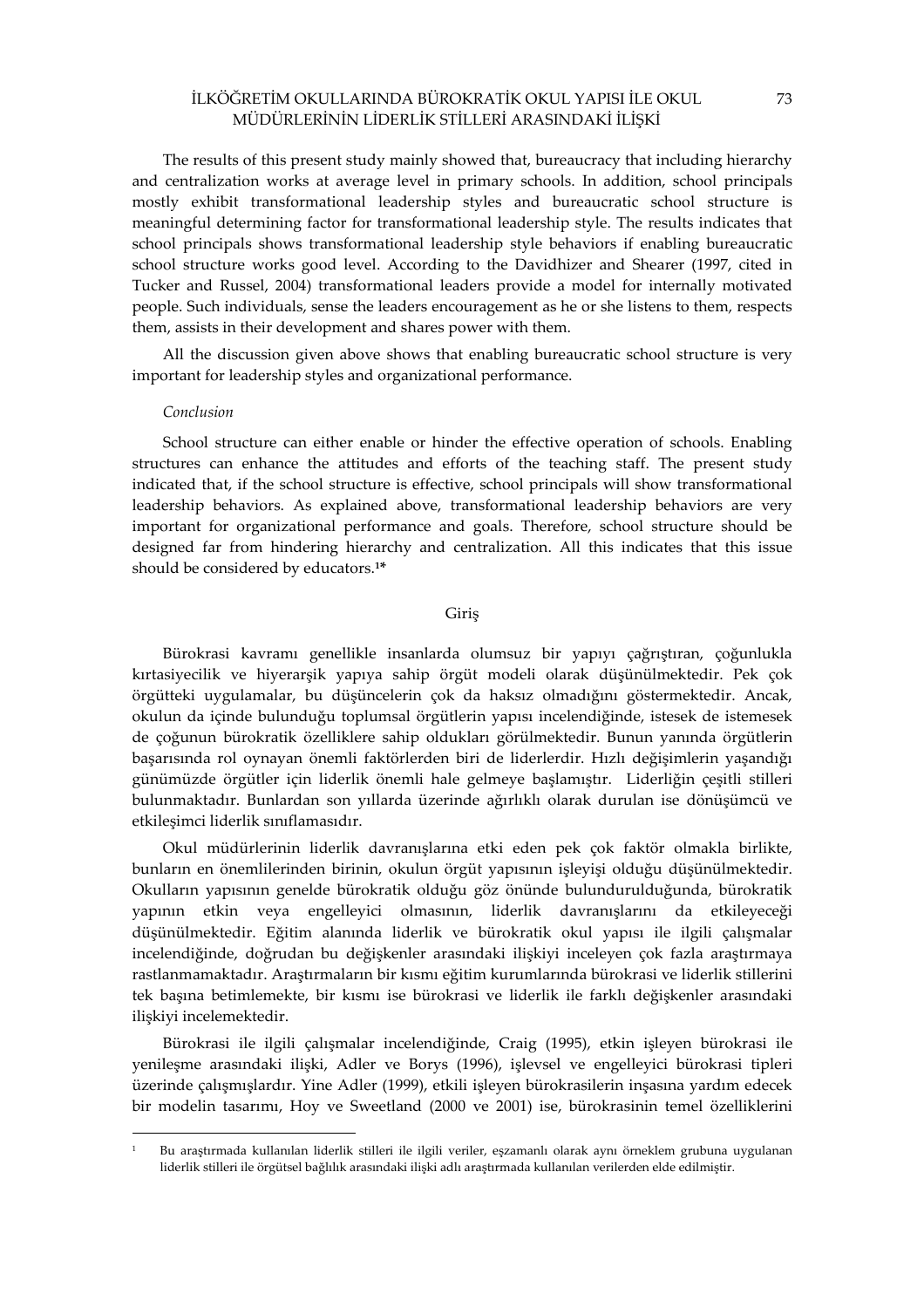belirleyerek, okullarda bürokrasinin etkin ya da zorlayıcılığını belirlemeye dönük bir ölçek geliştirme üzerinde uğraşmışlardır. Sinden, Hoy ve Sweetland (2004) ise, etkili okul yapısını analiz etmek amacıyla, okulların formallik, merkeziyetçilik ve işlevselliğini belirlemeye çalışmışlardır. Türkiye'de yapılan çalışmalar incelendiğinde ise, Yücel (1999), Hall'ın bürokrasi tanımlamasının faydalarını belirlemek amacıyla, ilk ve ortaöğretim okullarının yapısını analiz etmiştir. Karaman ve Akıl (2005), ilköğretim okullarında bürokrasi ile örgütsel sağlık, Dönder (2006), örgütsel vatandaşlık ile bürokrasi, Ömeroğlu (2006), okul yönetiminde bürokrasi ile öğretmenlerin okula ilişkin tutumları, Karaman, Yücel ve Dönder (2008) ise, bürokrasi ile örgütsel vatandaşlık arasındaki ilişki konusunda çalışmışlardır.

Liderlik ile ilgili çalışmalar incelendiğinde ise, Bass (1985), Bass ve Avolio (1990, 1993, 1997), Avolio, Bass ve Jung, (1999) liderlik stilleri ile dönüşümcü ve etkileşimci liderliğin boyutları üzerinde çalışmışlardır. Yukl (1989) ise, liderlik ile ilgili teorileri değerlendirerek, yapılan araştırmalar sonucu elde edilen bulguları özetlemiştir. Avalio Waldman ve Yammarino (1991), dönüşümcü liderliğin boyutlarını tartıştıkları çalışmalarında, dönüşümcü liderliğin örgütler için önemini vurgulamışlar, Geyer ve Streyer (1998) ise, dönüşümcü ve etkileşimci liderlik ile performans arasındaki ilişki üzerinde çalışmışlardır. Yurtiçindeki çalışmalarda, Çelik (1998), okul yöneticilerinin liderlik özellikleri ile dönüşümcü liderlik davranışları arasındaki ilişkiyi açıklamaya çalışmıştır. Karip (1998) ise, çok faktörlü liderlik ölçeği kullanarak okul yöneticilerinin dönüşümcü ve etkileşimci liderlik kapasitelerini değerlendirmiş, Akbaba-Altun (2003), ilköğretim okul müdürlerinin dönüşümcü liderliğin öğeleri konusundaki düşüncelerini belirlemeye çalışmıştır. Korkmaz (2005, 2006 ve 2007) ise, üç farklı çalışmada, duyguların ve liderlik stillerinin öğretmenlerin performansı üzerinde etkisi, okul yöneticilerinin kişilik özellikleri ile liderlik stilleri arasındaki ilişki ve örgütsel sağlık üzerinde liderlik stillerinin etkisini araştırmıştır. Cemaloğlu (2007a ve b) ise, liderlik stilleri ile yıldırma arasındaki ilişki ve liderlik stillerinin demografik niteliklerle bağlantısı üzerinde çalışmıştır.

Araştırmalarda ortaya çıkan genel sonuç, bürokrasinin etkin işlediği örgütlerde performans ve verimliliğin yüksek olduğu, ayrıca aralarında ilişkinin test edildiği değişkenleri de genelde olumlu yönde etkilediğidir. Liderlik ile ilgili bulgular ise, liderlik stillerinin örgütsel performansı etkilediği, bunlardan dönüşümcü liderliğin, diğerlerine göre daha etkili olduğu yönündedir. Ancak ulaşılabildiği kadar, doğrudan liderlik stilleri ile bürokratik okul yapısının işleyişine ilişkin araştırmaya fazla rastlanmamaktadır. Araştırmaların bir kısmı da eğitim kurumlarıyla ilgili olmayıp değişik sektörlere yöneliktir. Bu nedenle, ilköğretim okullarında bürokratik okul yapısının etkili işleyişi ile okul müdürlerinin liderlik stilleri arasındaki ilişki araştırma konusu olarak ele alınmıştır.

### İlgili Literatür

#### Bürokrasi

Bürokrasi, bureau ve cratie kelimelerinden oluşan ve büroların yetkilerini kullandıkları sistem anlamına gelmektedir. Bürokrasi kelimesi üç değişik anlamda kullanılmaktadır. Birincisinde, tüm devlet örgüt ve personelini ifade etmektedir. İkincisinde, belli bir örgütlenme ve yönetim biçimini, üçüncü olarak ise, kırtasiyeciliği ifade etmektedir (Tortop, İsbir ve Aykaç, 1993). Modern bürokrasi teorisinin kurucusu, Alman sosyolog Max Weber'dir (Kamenka, 1989). Bürokrasinin daha çok olumlu taraflarını ele alan Weber, bürokrasinin karakteristiklerini belirlemeye çalışmış, onun olumsuzlukları üzerinde fazla durmamıştır (Cohen, 1965). Bürokrasi zorunlu olarak hiyerarşiyi kapsamaktadır. Hiyerarşide ise atanmış yani seçilmemiş kişilerin diğerlerine hakimiyeti söz konusudur (Clawson, 1980). Araştırmacılar, bürokrasiye ilişkin olumsuz ve olumlu olmak üzere iki zıt görüşten bahsetmektedirler. Olumsuz görüşe göre bürokrasi, kırtasiyecilik, katı kurallar, otokratik güç ve işe karşı ilgisiz çalışanları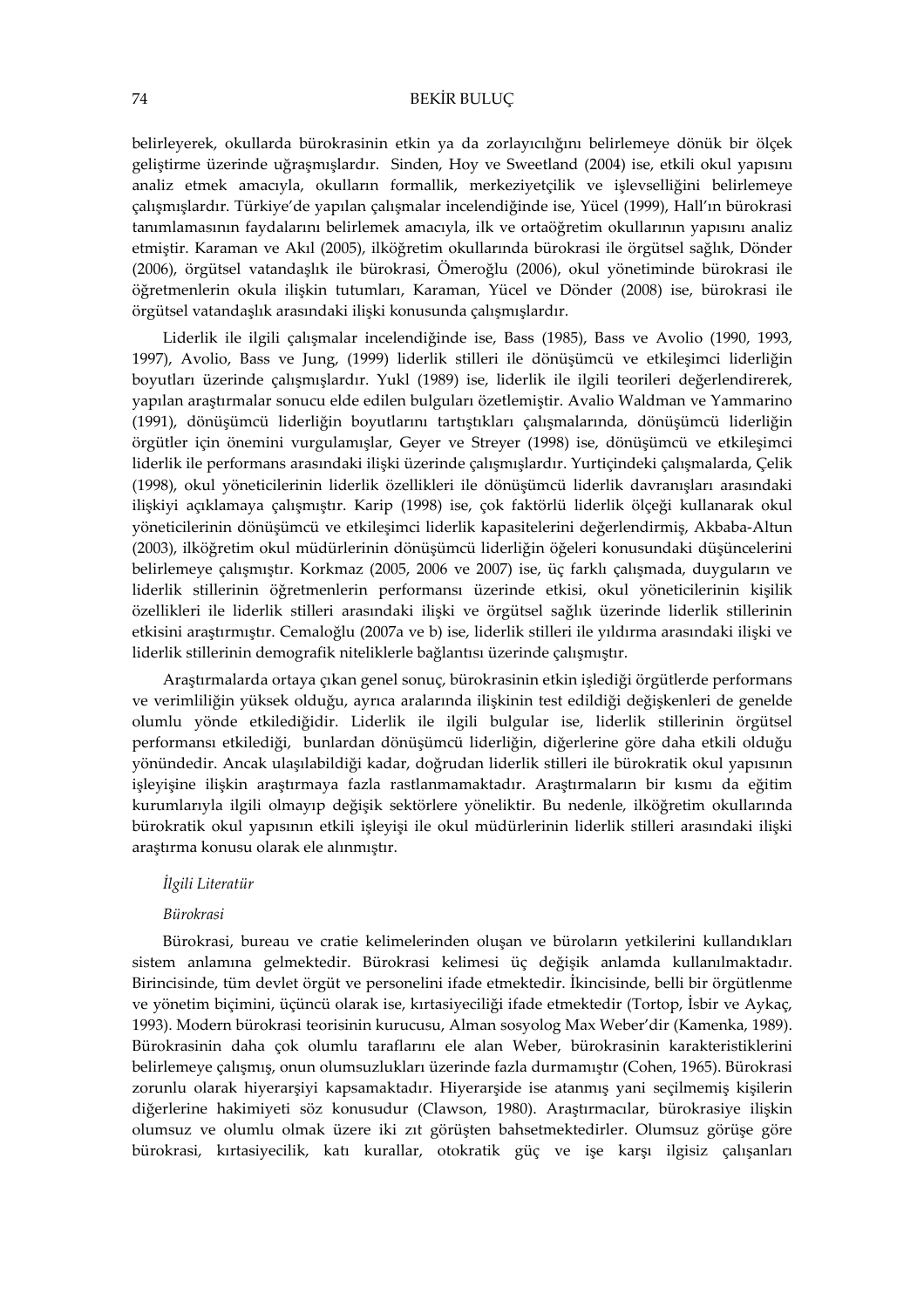kastetmekdedir. Bu görüşe göre bürokrasi, yaratıcılığı öldüren, memnuniyetsizliği besleyen ve insanları olumsuz yönde motive eden engelleyici bir yapıdır. Olumlu görüşe göre ise, ihtiyaç duyulan rehberliği sağlayan, sorumlulukları açık bir şekilde belirten ve bu suretle rol stresini azaltan, bireylerin etkili olmasına yardım eden, yenileşme ve memnuniyeti artıran bir yapıdır (Adler ve Borys, 1996; Hoy ve Sweetland, 2001).

## Bürokrasinin Temel Özellikleri

Bürokratik örgütlerin göze çarpan iki temel özelliği, formellik ve merkeziyetçiliktir. Bu iki temel özellik aşağıda ana hatları ile açıklanmıştır.

## Formellik

Örgütün yazılı kurallar, düzenlemeler, yöntemler ve politikalara sahip olma derecesidir. Formellik etkin ve zorlayıcı olmak üzere iki şekilde analiz edilebilir (Adler ve Borys, 1996). Etkin formellik, çalışanların işlerinde karşılaştıkları problemlerin çözümünde yardımcı olur. Etkin kural ve prosedürler, esnek ve yol gösterici olup kriz ve sürpriz durumlarında çalışanlara en iyi uygulamanın ne olacağı konusunda yardımcı olur. Etkin prosedürler, etkileşimli diyaloğu sağlar ve problemleri bir fırsat olarak görür. Hatalardan ders çıkarır. Kısacası problem çözmeyi kolaylaştırır. Zorlayıcı formellik ise, çift yönlü iletişimden yoksun ve otokratiktir. Problemleri bir engel olarak görür. Güvensizliği besler, farklılıklara karşı şüphe duyar. Hataları cezalandırır ve beklenmedik durumlardan korkar. Kısacası bu tür prosedürler, kurallara körü körüne uymayı ister (Hoy ve Sweetland, 2001).

### Merkezilik

Bürokratik örgütlerin diğer önemli özelliği ise, merkezilik ya da diğer adıyla hiyerarşidir. Hirschhorn (1997)'a göre hiyerarşi engelleyici değil, aksine yardım edicidir. Etkili örgütler; talimatlara, koordinasyona ve üyelerinin disiplinli bir şekilde kurallara uyumuna ihtiyaç duyarlar. Bu süreçte hiyerarşi merkezi bir rol oynar (Akt: Hoy ve Sweetland, 2000). Yetkinin merkeziliği, çalışanların karar sürecine katılıma derecesi ile ilgilidir. Yüksek derecede merkezilikte, karaların birkaç kişinin elinde toplanması söz konusudur. Düşük düzeyde merkezilikte ise, karar sürecinde yetki dağıtılmıştır (Hoy ve Sweetland, 2000). Merkezilik engelleyici ve etkin olarak iki şekilde ortaya çıkmaktadır. Sinden ve diğerleri (2004)'nin, Hoy, Blazovsky ve Newland (1983)' dan aktardığına göre engelleyici merkezilikte; yönetsel hiyerarşi problemleri çözme yerine engelleyicilik özelliği taşımakta, yöneticiler otoriteyi disiplin ve kontrol amaçlı kullanmaktadır. Bu tür durumlarda okullarda karşılaşılan sonuçlar, direnç ve düşmanlık şeklinde ortaya çıkmaktadır. Engelleyici hiyerarşide örgüt sık sık dış baskılara maruz kalmakta, işlevsellik azalmakta, yakın denetim artmakta, iş yükü çoğalmaktadır. Etkin merkezilikte ise, problemlerin çözümünde yardımcı olan bir yapı hakimdir. Uzmanlık, pozisyonlardan önemli ve değerli olup, öğretmenler kendilerini güven içerisinde hissederler. Yapı; katı, otokratik ve denetleyici değil, esnek ve işbirlikçiliğe uygundur. Bu yapı içerisinde okul yöneticileri güç ve otoritelerini, eğitim ve öğretim ile ilgili imkânları geliştirerek, bu yolla öğretmenlere yardım etmek için kullanırlar (Sinden ve diğerleri, 2004).

### Okul Yönetiminde Bürokrasi

Dünyadaki birçok ülkede eğitim sistemlerinin bürokratik olarak yapılandığı görülmektedir. Bu tür eğitim sistemleri genelde merkezi bir yönetim yapısına sahiptirler. "Bürokrasi istenen sonuçlara ulaşmak için insan aktivitelerini organize eden bir proje, medeniyetler tarihi boyunca geliştirilen sosyolojik bir olgudur. Hayatımızın büyük bir kısmını geçirdiğimiz okullar da bürokrasinin formlarından birisidir (Yücel, 1999)."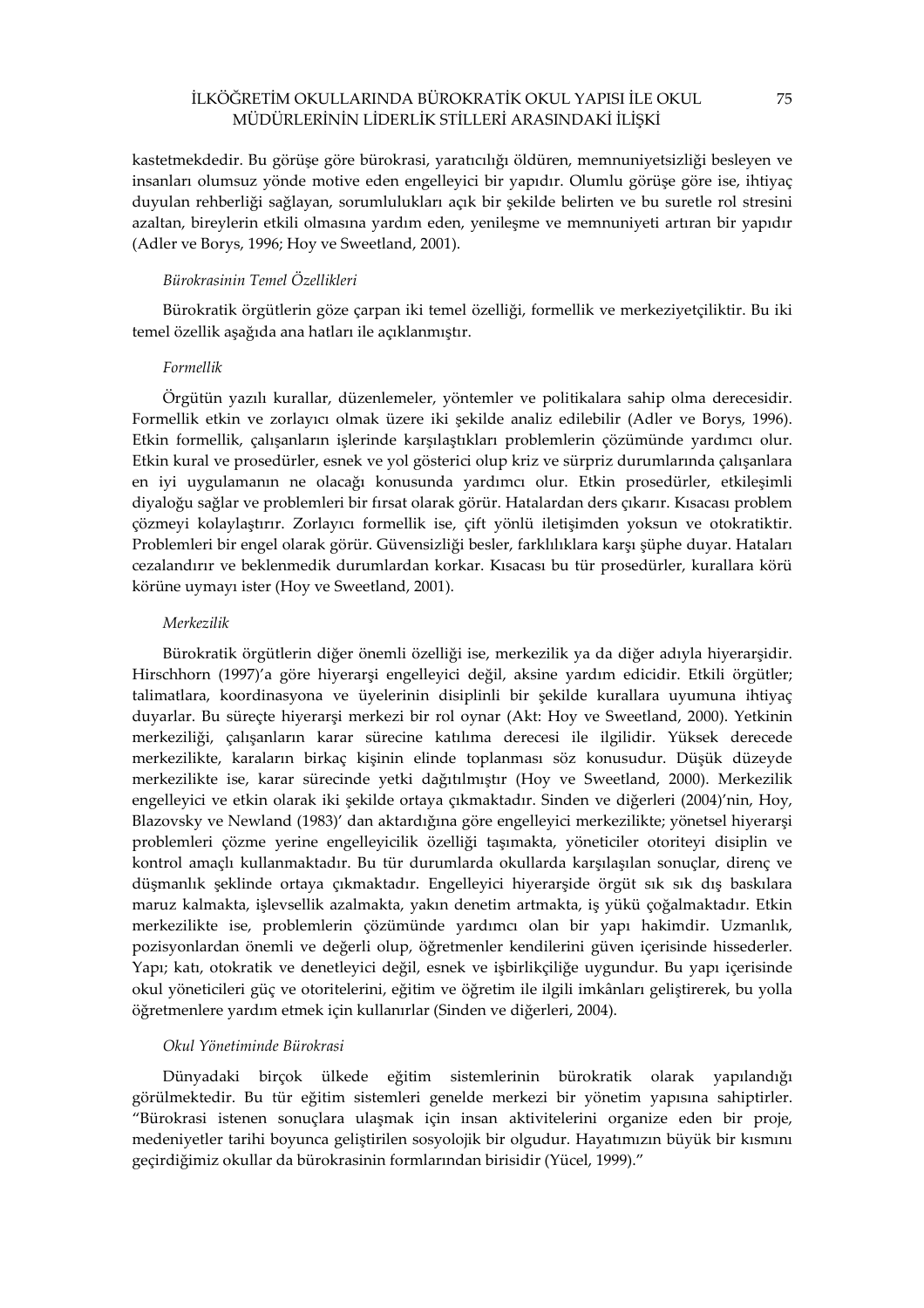Bürokrasinin etkin işlemesinde okul yöneticileri önemlidir. Bürokrasiyi bilen ve etkili şekilde kullanan yöneticiler, bürokrasinin olumsuzluklarını ortadan kaldırarak, onu amaçlar doğrultusunda kullanabilirler. Aksi takdirde problemlerin ortaya çıkması ve yönetimin işlevselliğini kaybetmesi kaçınılmazdır. Gouldner (1954) ve Metron (1957), bürokrasilerin katı ve aşırı derecede kuralcı yapılar oluşturması nedeniyle eleştirildiğini hatta korkutucu gösterildiğini söylemektedir (Hoy ve Sweetland, 2001). Bürokrasinin okullarda aşırı katı ve kuralcı şekilde işlemesi ise, bazı sorunlara neden olmaktadır. Bu sorunlar Sapre (2000) tarafından şöyle sıralamaktadır: Yöneticilerin kaynak konusunu her sorunun üzerinde görmeleri, yöneticilerin emir-komuta zinciri içinde hesap vermeleri, bireyler arası ilişkilerin hiyerarşi, statü ve yetki sınırları içinde gerçekleştirilmesi, kararların temelinde kurallar, yönetmelikler ve genelgelerin yer alması, dolayısıyla yaratıcılığın körelmesi, ödüllendirme sisteminin temelinde kıdemin yer alması, sistemin merkeziyetçi bir yapıya sahip olmasından dolayı değişim ve yenileşmeye ancak hiyerarşinin tepesinden başlanabilmesi ve astların reform önerileri geliştirememeleri (Akt:Şimşek, 2004).

Bürokrasi ile ilgili literatür incelemesinin ardından, liderlik stilleri ile ilgili litaratür incelenerek aşağıda sunulmuştur. Liderlik stillerinden ise, bu araştırmada esas alınan dönüşümcü ve etkileşimci liderlik ayrıntılı olarak ele alınmıştır.

#### Liderlik Stilleri

Dünyadaki yeni paradigma değişimleri, örgütler için de yeni liderlik türleri gerektirmektedir. Bu paradigma değişimleri Naisbitt (1982) tarafından; endüstri toplumundan bilgi toplumuna, milli ekonomiden küresel ekonomiye, kısa vadeden uzun vadeye, merkeziyetçilikten ademi merkeziyetçiliğe ve temsili demokrasiden, katılımcı demokrasiye geçiş olarak sıralanmaktadır (Turan, 1996). Paradigma değişimleri geleneksel liderlik teorilerinin yetersiz kalmasına, yeni teori ve liderlik stillerinin ortaya çıkmasına neden olmuştur. Bunlardan öne çıkanlarından bazılarının; öğretimsel liderlik, kültürel liderlik, vizyoner liderlik, etik liderlik ve araştırmacıların son dönemlerde üzerinde yoğun şekilde çalıştıkları dönüşümcü ve etkileşimci liderlik stilleri olduğu görülmektedir.

Öğretimsel liderlik, öğrenci başarısını merkeze alan, okulun misyonunu tanımlama, eğitim programı ve öğretimi yönetme, olumlu bir okul iklimi geliştirme gibi işlevler ve bunlarla ilgili görevleri kapsayan liderlik türüdür (Gümüşeli, 1996). Kültürel liderlik, okuldaki öğretmen ve öğrencilerin daha uygun bir okul kültüründe çalışmalarına olanak sağlayan liderlik türüdür. Okul kültürüne yeni değerlerin ve sembollerin katılması, geleneklerin değiştirilmesi, kültürel liderlik davranışlarını gerektirmektedir (Çelik, 2003). Vizyoner liderlik, insanları topluca etkileyecek ve harekete geçirebilecek vizyonları oluşturma ve iletme yeteneğiyle ilgilidir (Çelik, 2003). Vizyon sahibi örgütler, öğrenme yeteneğine ve değişime uyum gösterme gücüne sahiptirler (Nanus, 1992). Etik liderlik ise, etik değerlerle ilgilidir. İnal (1996)' a göre etik, insanların kurduğu bireysel ve toplumsal ilişkilerin temelini oluşturan değerleri, normları, kuralları, doğru-yanlış ya da iyi-kötü gibi ahlaksal açıdan araştıran bir felsefe disiplinidir (Aydın, 2006). Greenfield (1991) etik lideri, öğretmenler üzerinde güçlü etki oluşturan, kendine ve işine yönelik moral bir bakış açısına sahip ve öğretmenlerin iş amaçlarını gerçekleştirmelerine yardım eden kişi olarak tanımlamaktadır (Çelik, 2003).

Son yıllarda yapılan araştırmalar, özellikle dönüşümcü liderliğin eğitim kurumları için önemli olduğunu göstermektedir. Dönüşümcü ve etkileşimci liderliğin temel karakteristikleri incelendiğinde, bu liderlik stilleri ile bürokratik örgüt yapısının işleyişi arasında da bir ilişki olduğu düşünülmektedir. Bu nedenle, ilk defa Burns (1978) tarafından geliştirilen, daha sonra Bass (1985) ve Bass ve Avolio (1995) tarafından yapılan dönüşümcü ve etkileşimci liderlik sınıflaması esas alınarak bu çalışma yapılmıştır. Aşağıda bu liderlik stilleri ayrıntılı şekilde sunulmuştur.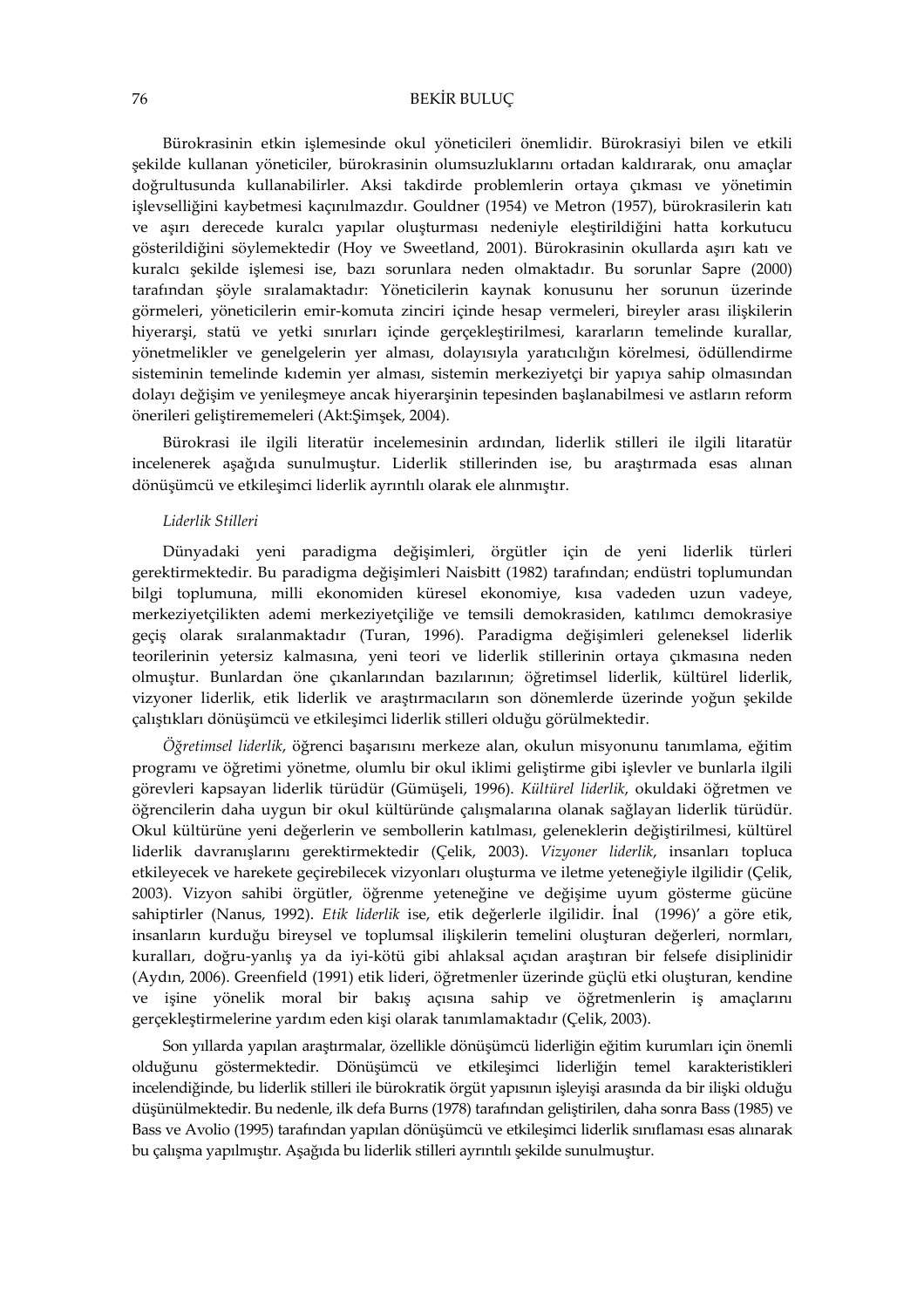### Dönüşümcü Liderlik

Liderlik, yönetim biliminin bir konusu ve iş yaşamıyla ilgili olduğu kadar, psikolojik, sosyolojik, politik ve felsefi açılardan ele alınıp analiz edilebilen bir kavramdır (Şişman, 2004). Günümüzdeki hızlı değişmeler ve belirsizlikler yeni bir liderlik tipini gerektirmiştir. Bu ortamda her örgüt kendi arzuladığı geleceği yaratmak istemektedir. Bunu sağlamak amacıyla gerekenlerden biri de dönüşümcü liderliktir (Turan, 1996). Dönüşümcü liderlik, örgütte ani ve etkili değişimi gerçekleştirmeye yöneliktir (Çelik, 2003). Dönüşümcü lider, vizyon sahibi ve değişim ustası olup (Özden, 2005), işgörenlerin yetenek ve becerilerini ortaya çıkararak, kendilerine olan güvenlerini artırır. Onlardan, normalde beklenenin üzerinde sonuç almayı hedeflerler (Celep, 2004). Araştırmacılar; Bass (1985), Avolio ve diğerleri (1991), (Bass ve Avalio, 1993), Bass (1997), Avalio, Bass ve Jung, (1999) dönüşümcü liderliğin boyutlarını; entelektüel uyarım, bireysel destek, telkinle güdüleme ve idealleştirilmiş etki; etkileşimci liderliğin boyutlarını ise, koşullu ödül, istisnalarla yönetim ve laissez-faire liderlik olarak sıralamaktadırlar.

#### Entelektüel Uyarım

Entelektüel uyarımcı liderler, izleyenleri problemlere yeni bakış açıları ile bakma konusunda cesaretlendirerek, yaratıcılığı desteklerler. Problemlerin altında yatan varsayımları yeniden düşünmeyi ve test etmeyi vurgularlar. Problemlerin çözümünde mantıklarını kullandıkları gibi sezgilerini de kullanırlar. Bu liderler, problem çözmede kendi özel ve yenilikçi yaklaşımlarını kullanarak izleyenlerini geliştirirler. Bunun sonucunda izleyenler, lider yardımı olmadan da iyi bir problem çözücü ve yenilikçi kişiler olabilirler (Bass ve Avolio, 1990).

#### Bireysel Destek

Dönüşümcü liderler izleyenlerini, benzer ve aynı ihtiyaç ve özelliklere sahip değil, ayrı bir birey ve kişilik olarak görürler. Çalışanları farklı birer kişilik olarak görüp onları dinlerken, aynı zamanda onların kendine olan güvenlerini geliştirmelerini sağlarlar. Bireysel destekte anahtar varsayım, her bir çalışanın ihtiyaçlarının farklılığı ve kendine özgülüğüdür (Avalio ve diğerleri, 1991).

## Telkinle Güdüleme

Liderin, izleyenleri, örgütün vizyonunu benimsemeleri ve örgüte bağlanmaları için güdülemesidir. Telkinle güdüleme yoluyla, örgütsel amaçlara ulaşmak ve örgütün performansını artırmak için takım ruhu teşvik edilir (Hall, Johnson, Wysocki ve Kepner, 2002). Lider, izleyenlere moral yükseltici konuşmalar yaparak onların iyimserlik ve coşkularını artırır (Bass ve Avolio, 1990). İzleyenler tarafından paylaşılan bir vizyon ve misyonu var ise, liderin telkinle güdüleme gücü daha da artar (Avalio ve diğerleri, 1991).

### İdealleştirilmiş Etki

Lider, izleyenleri için mükemmel bir rol modeldir. İdealleştirilmiş etki sayesinde, izleyenlerin güven ve saygısını kazanarak örgüt için iyi kararların alınmasını sağlar (Hall ve diğerleri, 2002). Lider, izleyenlere saygı gösterir, onların güvenini ve örgütsel misyona inanmalarını sağlayarak üzerlerinde güçlü bir etki oluşturur (Avalio ve diğerleri, 1991). İdealleştirilmiş etki sayesinde liderler, performansın en üst düzeye ulaşması konusunda, izleyenlerin ekstra çaba göstermelerini sağlarlar (Bass ve Avolio, 1990).

Dönüşümcü liderlik, problemlere farklı bakış açısı geliştiren, çalışanların mantık ve sezgilerini birlikte kullanmayı öğreten, insanları farklı bir birey olarak gören ve onların potansiyellerini en üst düzeye çıkarmaya çalışan bir liderlik stilidir. Bu nedenle dönüşümcü liderliğin eğitim kurumları için gerekli ve başarılı olabilecek bir liderlik stili olduğu düşünülmektedir.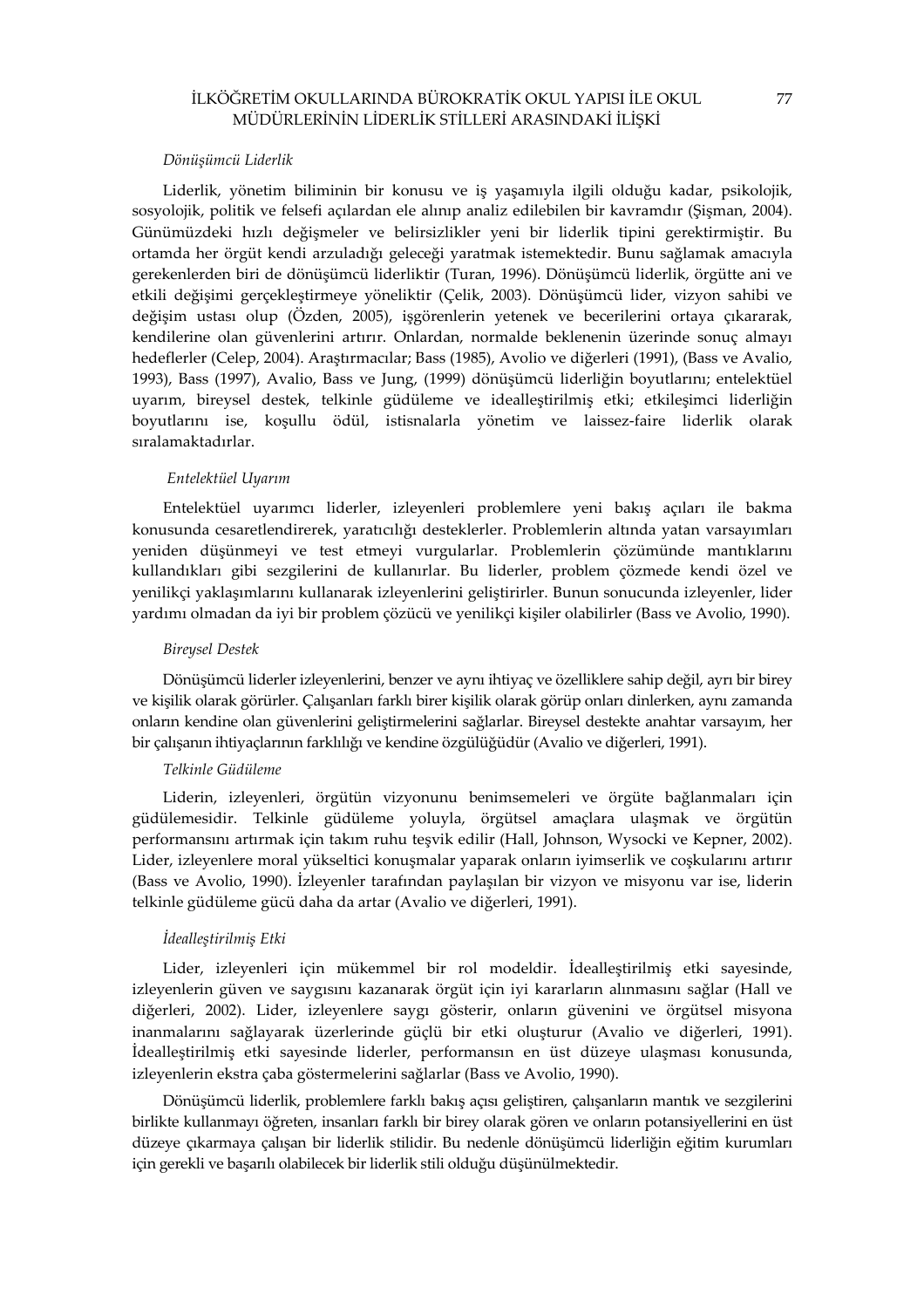#### Etkileşimci Liderlik

Etkileşimci liderliğin 3 boyutu bulunmaktadır. Bunlar; koşullu ödül, istisnalarla yönetim ve laissez-faire liderlik davranışlarıdır.

### Koşullu Ödül

Liderlerin izleyenlerin performans ve yeterliklerine dayalı olarak onları ödüllendirmesi ya da disipline etmesi ile ilgilidir (Geyer ve Steyrer, 1998). Liderler, amaçların gerçekleşmesi durumunda nasıl bir yol izleneceği ve onların ihtiyaçlarının nasıl tatmin edileceğine ilişkin açıkça bir anlaşmaya varırlar. Ödül sözü vererek ya da sağlayarak izleyenlerle bir nevi takas yaparlar (Bass,1997).

### İstisnalarla Yönetim

Yöneticiler tarafından aktif ve pasif olmak üzere iki şekilde uygulanır. Eğer yönetim aktif ise, liderler izleyenlerin performansını takip ederek onların standartlardan sapmalarını ve hatalarını düzeltir. Eğer yönetim pasif ise, liderler hataların ve sapmaların ortaya çıkmasına kadar hiçbir şey yapmadan bekler. Bu süreçte düzeltici bir eylemde bulunmazlar (Bass,1997). "Bozulmamışsa tamir etme-dokunma" ilkesini katı bir biçimde uygular ve hata olmadan eylemde bulunmazlar (Karip, 1998).

### Laissez-Faire Liderlik

Liderin bir şeyler yapmaktan kaçınması veya pek ortalarda görülmemesi ile ilgilidir. Liderlik stillerinin en hareketsiz olanıdır. Etkileşimsizliği temsil eder (Geyer ve Steyrer, 1998). Bu tür liderler çoğunlukla etkisizdir. Kararsızlık ve isteksizlik hakimdir. Karar almaktan ve sorumluluktan kaçarlar. İhtiyaç duyulduğunda ise, ortada pek gözükmezler (Bass,1997).

Genel bir değerlendirme yapıldığında, dönüşümcü liderlik stilinin etkileşimci liderliğe göre eğitim örgütleri için daha uygun olduğu düşünülmektedir. Dönüşümcü liderler, aktif ve yaratıcı fikirlere sahip kişilerdir. Olaylara seyirci kalmayıp, problemlerin çözümünde aktif rol oynarlar. Okulların bürokratik yapısı göz önünde bulundurulduğunda da okul yöneticilerinin dönüşümcü liderlik davranışları sergilemelerinin önemli olduğu, dönüşümcü liderlik özelliklerine sahip okul yöneticilerinin bürokratik yapının etkin işleyişinde önemli bir rol oynayacakları düşünülmektedir.

#### Araştırmanın Amacı

Bu araştırmanın amacı, sınıf öğretmenlerinin algılarına göre bürokratik okul yapısının etkili işleyişi ile okul müdürlerinin sergiledikleri liderlik stilleri arasındaki ilişkiyi tespit etmektir. Bu amaca ulaşmak için aşağıdaki sorulara cevap aranmıştır.

- 1. Okulların bürokratik yapısı ne derecede etkin işlemektedir?
- 2. Okul müdürleri hangi liderlik stilini daha baskın şekilde sergilemektedirler?
- 3. Bürokratik okul yapısının işleyişi ile liderlik stilleri arasında nasıl bir ilişki vardır?
- 4. Bürokratik okul yapısı, liderlik stillerinin yordayıcısı mıdır?

#### Yöntem

#### Çalışma Grubu

Araştırmanın çalışma grubunu, 2007-2008 eğitim-öğretim döneminde, Ankara'da bulunan Altındağ, Keçiören ve Çankaya ilçelerindeki 12 resmi ilköğretim kurumunda çalışan 250 sınıf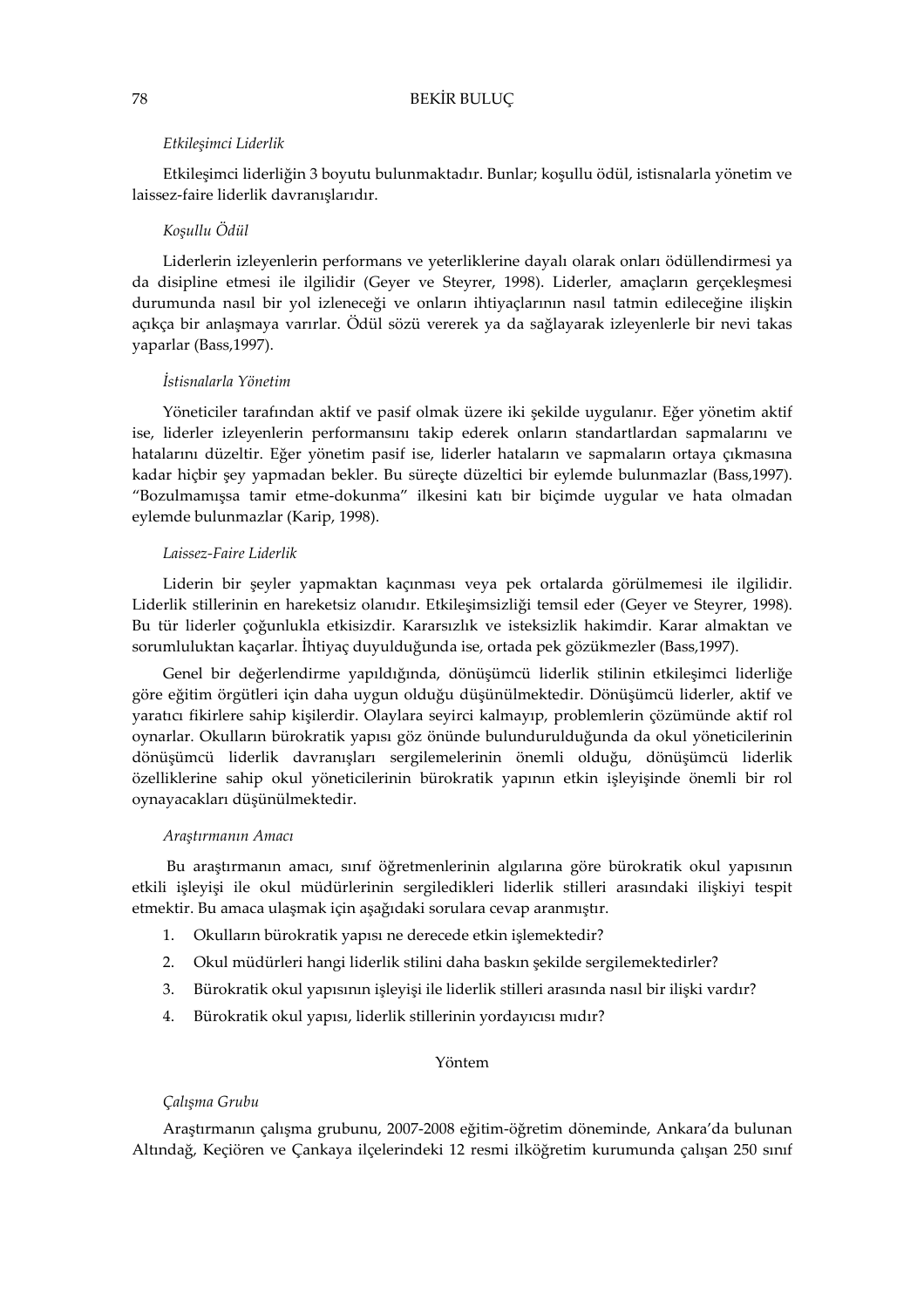öğretmeni oluşturmuştur. Çalışma grubunun seçiminde amaçlı örnekleme yöntemlerinden, maksimum çeşitlilik yöntemi tercih edilmiştir. Buradaki amaç, göreli olarak küçük bir örneklem oluşturmak ve bu örneklemde çalışılan probleme taraf olabilecek bireylerin çeşitliliğini maksimum derecede yansıtmaktır (Yıldırım ve Şimşek, 2005).

Araştırmaya katılan öğretmenlerin demografik nitelikleri incelendiğinde ise; % 58.4'ünün kadın, % 41.6'sının erkek, % 81.2'sinin evli, % 18.8'inin bekâr olduğu, öğretmenlerin yaş dağılımının ise yaklaşık yarısının 31- 40 yaş, %26.8'inin ise 41-50 yaş arasında olduğu görülmüştür. Öğretmenlerin yaklaşık % 82'si 1- 20 yıl, % 18'i ise 20 yıl ve daha fazla mesleki kıdeme sahiptir. Öğretmenlerin % 13.2'si ön lisans, % 78'i lisans, % 8.8'i ise yüksek lisans diplomasına sahiptir.

#### Veri Toplama Araçları

Araştırmada veriler, eşzamanlı olarak sınıf öğretmenlerine uygulanan iki farklı ölçek ile toplanmıştır. Okuldaki bürokratik örgüt yapısının etkili işleyiş derecesini tespit etmek amacıyla Hoy ve Sweetland (2000) tarafından geliştirilen, Okul Yapısının Etkililiği "Enabling School Structure (ESS)" Ölçeği kullanılmıştır. Ölçek araştırmacı tarafından önce Türkçeye, daha sonra anlam kaybı olup olmadığını tespit etmek amacıyla İngilizceye çevrilmiştir. Bu aşamada 2 dil uzmanı ve alanda çalışan uzmanlardan yardım alınmıştır. Okul yöneticilerinin liderlik stillerini belirlemek için ise, Bass ve Avolio (1995) tarafından geliştirilen Çok Faktörlü Liderlik Anketi, "Multifactor Leadership Questionnaire  $5 - X$  Short (MLQ)" Türkçe versiyonu kullanılmıştır. Ölçekler için ilgili kişi ve kuruluşlardan kullanım izni alınmıştır.<sup>2</sup> Verilerin analizinde SPSS 11.5 paket programı kullanılmıştır.

### Okul Yapısının Etkililiği Ölçeği

 $\overline{a}$ 

Okul Yapısının Etkililiği Ölçeği, Hoy ve Sweetland (2000) tarafından geliştirilmiştir. Ölçekte 6 olumlu, 6 olumsuz olmak üzere toplam 12 madde bulunmaktadır. Ölçek maddeleri Asla (1), Ara sıra (2), Bazen (3), Sık sık (4) ve Daima (5) şeklinde düzenlenmiştir. Ölçekte yer alan olumlu maddeler 1, 2, 3, 4, 5 şeklinde, olumsuz maddeler ise ters çevrilerek 5, 4, 3, 2, 1 şeklinde bilgisayara kodlanmıştır.

Anket, öncelikle geçerlik ve güvenirlik çalışması kapsamında çalışma grubu dışında 130 kişilik bir sınıf öğretmeni grubuna uygulanmıştır. Faktör analizinden önce, maddelerin analiz için uygun olup olmadığını belirlemek amacıyla KMO ve Barlett testleri yapılmıştır. Test sonuçlarına göre, KMO değeri: .856; Bartlett Test of Sphericity: 600,677; df:66, p: .000 bulunmuştur. Bu değerler anketin faktör analizi için uygun olduğu sonucunu göstermiştir. Bunun üzerine yapılan faktör analizi sonucunda, anketin tek faktöre göre kümülatif varvansı açıklama oranı % 43.265 olarak bulunmuştur. Ölçeğin bütünü için güvenirlik katsayısı ise, Cronbach Alpha= .8753 çıkmıştır.

Bürokratik okul yapısının etkin işleyişini belirlemek için aşağıdaki formül kullanılmıştır.

### Okul Yapısının Etkililiği İçin Standart Puanlar = [100\*(ESS-3.74)/.381]+500

Araştırma sonucu elde edilen bulgulara göre bürokratik okul yapılarının işleyiş derecesi ise aşağıdaki gibi bulunmuştur.

 Okul Yapınsın Etkililiği İçin Standart Puanlar = [100\*(3,6187–3.74)/.381]+500 Standardize Edilmiş Okul Puanları = 468.162

<sup>2</sup> Okul Yapısının Etkililiği Ölçeği için Ohio-State Üniversitesi öğretim üyesi Prof. Wayne K. Hoy'dan e-mail yoluyla kullanım izni alınmıştır. Çok Faktörlü Liderlik Anketi ise, http://www.mindgarden.com adresinden satın alınmıştır.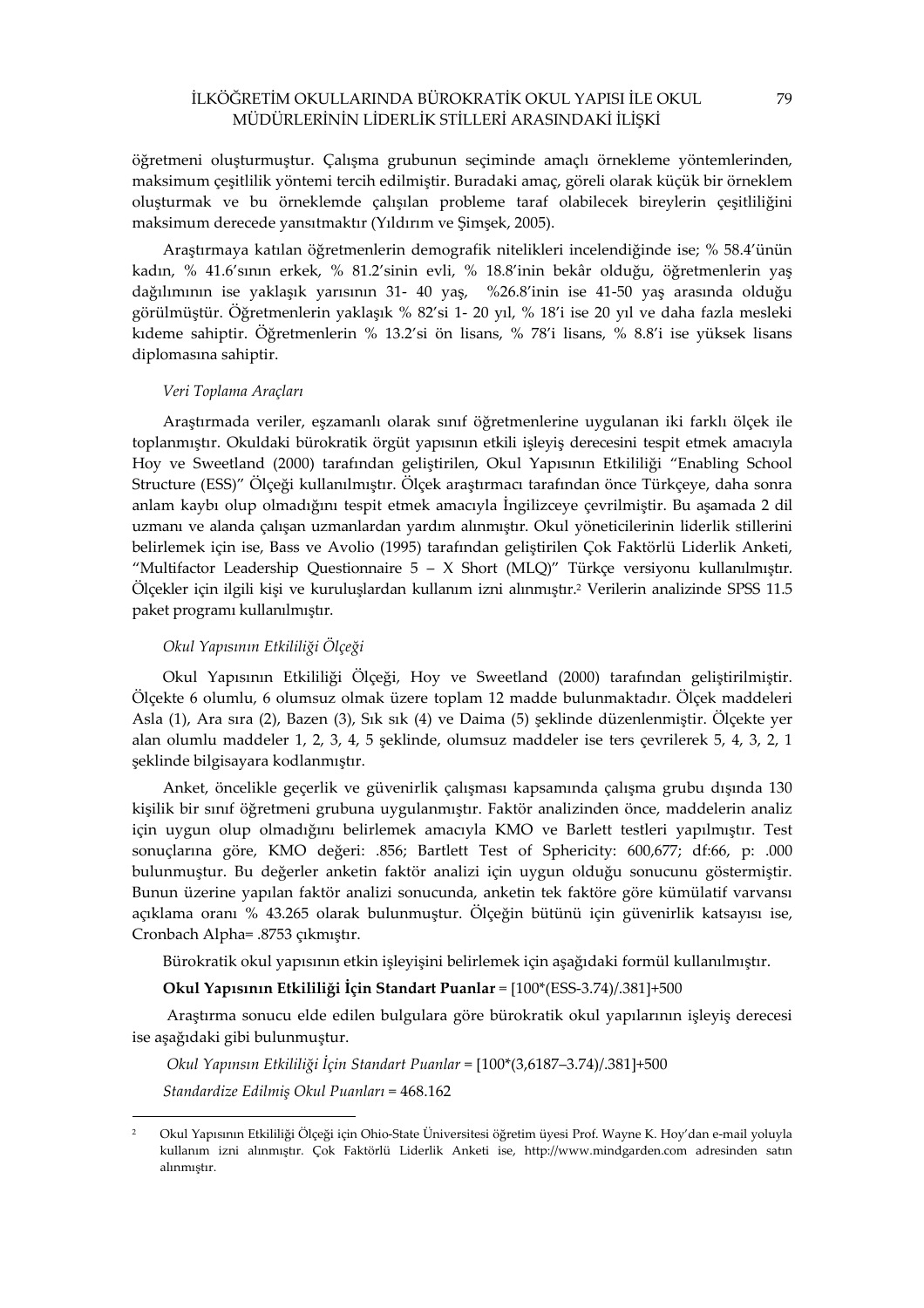Eğer okul puanları:

200 ise, Bürokratik yapı % 99 engelleyici şekilde işlemektedir. 300 ise, Bürokratik yapı % 97 engelleyici şekilde işlemektedir. 400 ise, Bürokratik yapı % 84 engelleyici şekilde işlemektedir. 500 ise, Bürokratik yapı orta derecede işlemektedir. 600 ise, Bürokratik yapı % 84 etkili şekilde işlemektedir. 700 ise, Bürokratik yapı % 97 etkili şekilde işlemektedir. 800 ise, Bürokratik yapı % 99 etkili şekilde işlemektedir.

## Liderlik Stilleri Ölçeği

Çok Faktörlü Liderlik Anketi, Bass ve Avolio (1995) tarafından geliştirilmiştir. Anket, dönüşümcü liderliği belirleyen 20, etkileşimci liderliği belirleyen 16, liderlik davranışlarının sonuçlarını belirleyen 9 olmak üzere toplam 45 maddeden oluşmaktadır. Dönüşümcü liderlik; İdealleştirilmiş Etki (davranış), İdealleştirilmiş Etki (atfedilen), Telkinle Güdüleme, Entelektüel Uyarım ve Bireysel Destek alt boyutlarından; Etkileşimci liderlik ise; Koşullu Ödül, İstisnalarla Yönetim (pasif), İstisnalarla Yönetim (aktif), Laissez- Faire liderlik alt boyutlarından oluşmaktadır. Alt boyutların her biri 4 maddeden oluşmaktadır. Anket maddeleri; Hiçbir zaman (0), Seyrek olarak (1), Bazen (2), Sıklıkla (3) ve Her zaman (4) şeklinde ve likert tipindedir. Liderlik davranışlarının sonuçları ise Ekstra Çaba, Etkililik ve Doyum olmak üzere 3 boyuttan oluşmaktadır. Araştırmada anketteki dönüşümcü ve etkileşimci liderlik boyutları kapsama alınmış, liderlik davranışlarının sonuçları kapsam dışında tutulmuştur. Ölçekte hesaplamalar alt boyutlara verilen puanların toplamı üzerinden yapılmıştır.

Anket, öncelikle geçerlik ve güvenirlik çalışması kapsamında çalışma grubunun dışında 130 kişilik bir sınıf öğretmeni grubuna uygulanmıştır. Liderlik davranışlarının sonuçları araştırma kapsamı dışında tutulduğu için, ankette kalan 36 soru göz önünde bulundurularak madde sayısının yaklaşık dört katına yakın bir grup üzerinde geçerlik ve güvenirlik çalışması yapılmıştır. Uygulama sonucu, dönüşümcü liderliğin Cronbach Alpha güvenirlik katsayısı = .9476, etkileşimci liderlik boyutunun Cronbach Alpha güvenirlik katsayısı ise, .6902 çıkmıştır. Anketin boyutlara göre Croncach Alpha güvenirlik katsayıları ise Tablo 1'de sunulmuştur.

## Tablo 1.

| Dönüşümcü Liderlik              | Cronbach<br>Alpha | Etkileşimci Liderlik            | Cronbach<br>Alpha |
|---------------------------------|-------------------|---------------------------------|-------------------|
| 1. Idealleștirilmiș etki (dav.) | .6523             | 1. Koşullu Ödül                 | .7963             |
| 2. İdealleştirilmiş Etki (atf.) | .8699             | 2. İstisnalarla Yönetim (aktif) | .6346             |
| 3. Telkinle Güdüleme            | .8274             | 3. İstisnalarla Yönetim (pasif) | .4190             |
| 4. Entelektüel Uyarım           | .8399             | 4. Laissez-Faire                | .8190             |
| 5. Bireysel Destek              | .8153             |                                 |                   |
| Genel                           | .9476             | Genel                           | .6902             |

Çok Faktörlü Liderlik Anketi Boyutlarına Ait Cronbach Alpha Değerleri

Faktör analizinden önce, maddelerin analiz için uygunluğunu belirlemek amacıyla KMO ve Barlett testleri yapılmıştır. Test sonuçlarına göre, KMO değeri: .904, Bartlett Test of Sphericity: 4859.075, df: 990, p= .000 bulunmuştur. Bu değerlerin ardından anketin bütünü için Principal Components- varimax yöntemi kullanılarak yapılan faktör analizi sonucunda, ankette toplam dokuz boyut bulunmuştur. Dokuz boyuta göre anketinin kümülatif varyansı açıklama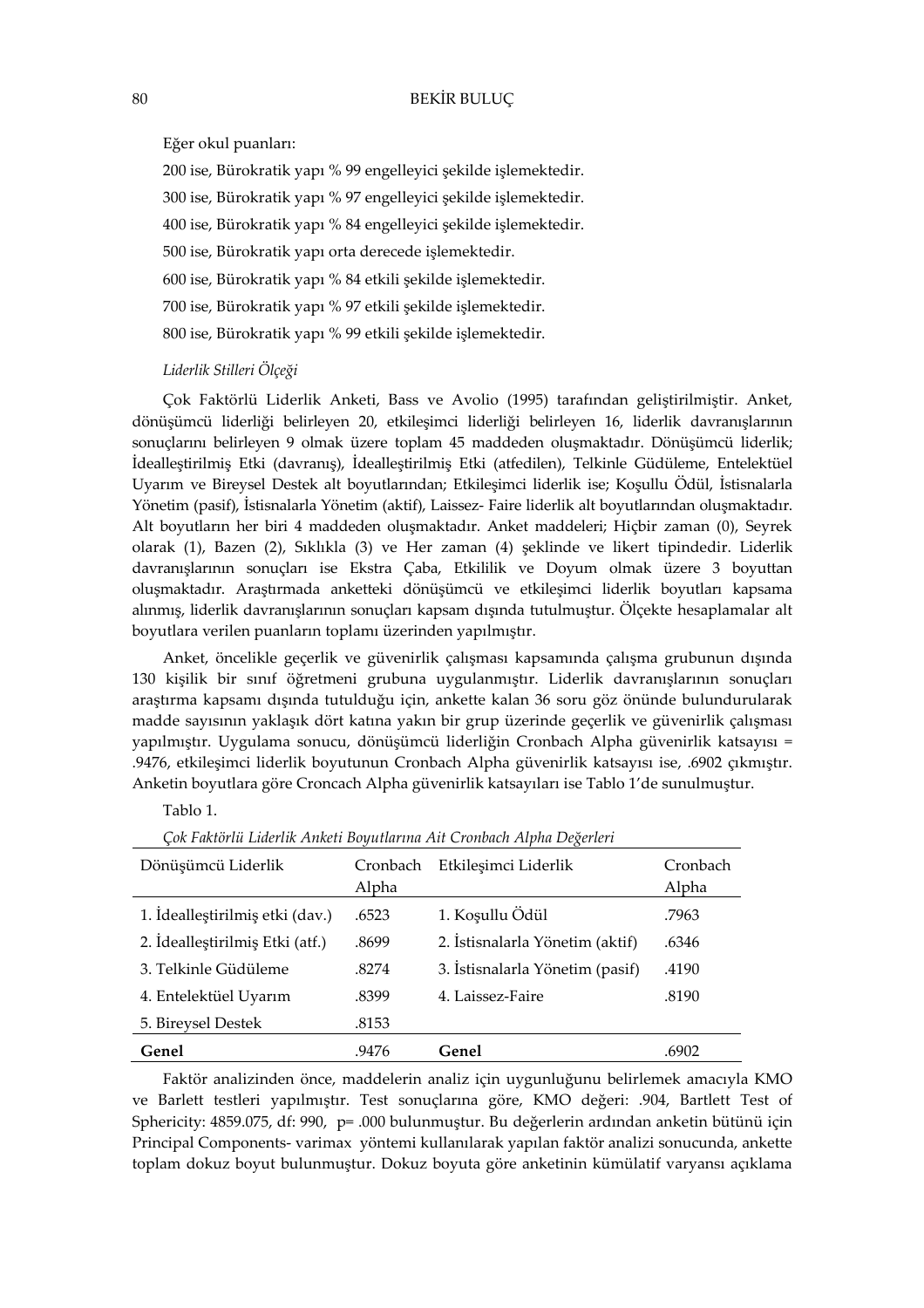oranı ise 72.476'dır. Maddelerin faktör yükleri ise, .46 ile .81 arasındadır. Sonraki aşamada ankette yer alan dönüşümcü ve etkileşimci liderlik boyutları için ayrı ayrı faktör analizi yapılıp yapılmayacağı merak edilmiş, bu nedenle KMO Barlett Testi yapılmıştır. Test sonuçlarına göre, dönüşümcü liderlik için; KMO: .930, Bartlett Test of Sphericity: 1919.320, df: 190, p: .000; etkileşimci liderlik için KMO: .785, Bartlett Test of Sphericity: 664.052, df:120, p: .000 bulunmuştur. Principal Components- varimax yöntemi ile yapılan analizden sonra toplam 20 madde ve üç boyuttan oluşan dönüşümcü liderliğin kümülatif varyansı açıklama oranı 65.825, maddelerin faktör yükleri ise, .48 ile .85; dört boyut ve 16 maddeden oluşan etkileşimci liderliğin kümülatif varyansı açıklama oranı 59.322, maddelerin faktör yükleri ise .48 ile .83 arasında çıkmıştır.

#### Verilerin Analizi

Araştırmada verilerin analizinde aritmetik ortalama, ( *x* ) standart sapma (s), frekans (f), yüzde (%), Pearson çift yönlü korelasyon analizi (r) ve basit doğrusal regresyon Analizi tekniklerinden yararlanılmıştır.

## Bulgular

Araştırmada ilk olarak sınıf öğretmenlerinin ölçeklere vermiş oldukları cevaplara ilişkin aritmetik ortalama, standart sapmalar ve etkili okul yapısı ölçeğinin standardize edilmiş puanı hesaplanarak sonuçlar Tablo 2' de sunulmuştur.

Tablo 2.

 Sınıf Öğretmenlerinin Ölçeklerin Alt Boyutlarına Verdiği Cevaplara İlişkin Ortalamalar, Standart Sapmalar ve Etkili Bürokratik Okul Yapısı Ölçeği Standart Puanı

| Boyutlar                     | n   | $\chi$ | S     | Standardize<br>Edilmis<br>Okul Puanları |
|------------------------------|-----|--------|-------|-----------------------------------------|
| 1. Okul Yapısının Etkililiği | 250 | 43.42  | 9.81  | 468.162                                 |
| 2. Dönüşümcü Liderlik        | 250 | 49.60  | 16.76 |                                         |
| 3. Etkileşimci Liderlik      | 250 | 30.18  | 7.26  |                                         |

Tablo 2' de yer alan Etkili Okul Yapısı Ölçeği'nden elde edilen değerler, toplam puanlar üzerinden analiz edildiğinde *x* = 43.42 ve s = 9.81 olduğu görülmüştür. Yöntem bölümünde sunulan okulun bürokratik yapısının etkililiğine ilişkin formüle göre yapılan hesaplamalarda ise, Standardize Edilmiş Okul Puanları = 468.162 olarak hesaplanmıştır. Bu sonuca göre okulda bürokratik yapı orta düzeye yakın etkili şekilde işlemektedir. Bu sonuç doğrultusunda ilköğretim okullarında formellik ve merkeziyetçiliğin de orta düzeye yakın olduğu, çok fazla engelleyici bir özellik taşımadığı söylenebilir. Liderlik stilleri ölçeğinden elde edilen verilere göre ise dönüşümcü liderlik için *x* = 49.60, s= 16.76, etkileşimci liderlik için *x* = 30.18 ve s= 7.26 olarak bulunmuştur. Bu sonuçlar okul yöneticilerinin dönüşümcü liderlik davranışlarını sık sık, etkileşimci liderlik davranışlarını ise bazen seçeneğine yakın sergilediklerini göstermekte, dolayısıyla okul müdürlerinin daha çok göstermiş oldukları liderlik stili dönüşümcü liderlik olmaktadır.

Masood, Dani, Burns ve Backhouse (2006)'un belirttiği üzere, Burns (1978) dönüşümcü liderliği, liderlerin ve izleyenlerin birbirlerini daha yüksek bir ahlak ve motivasyon düzeyine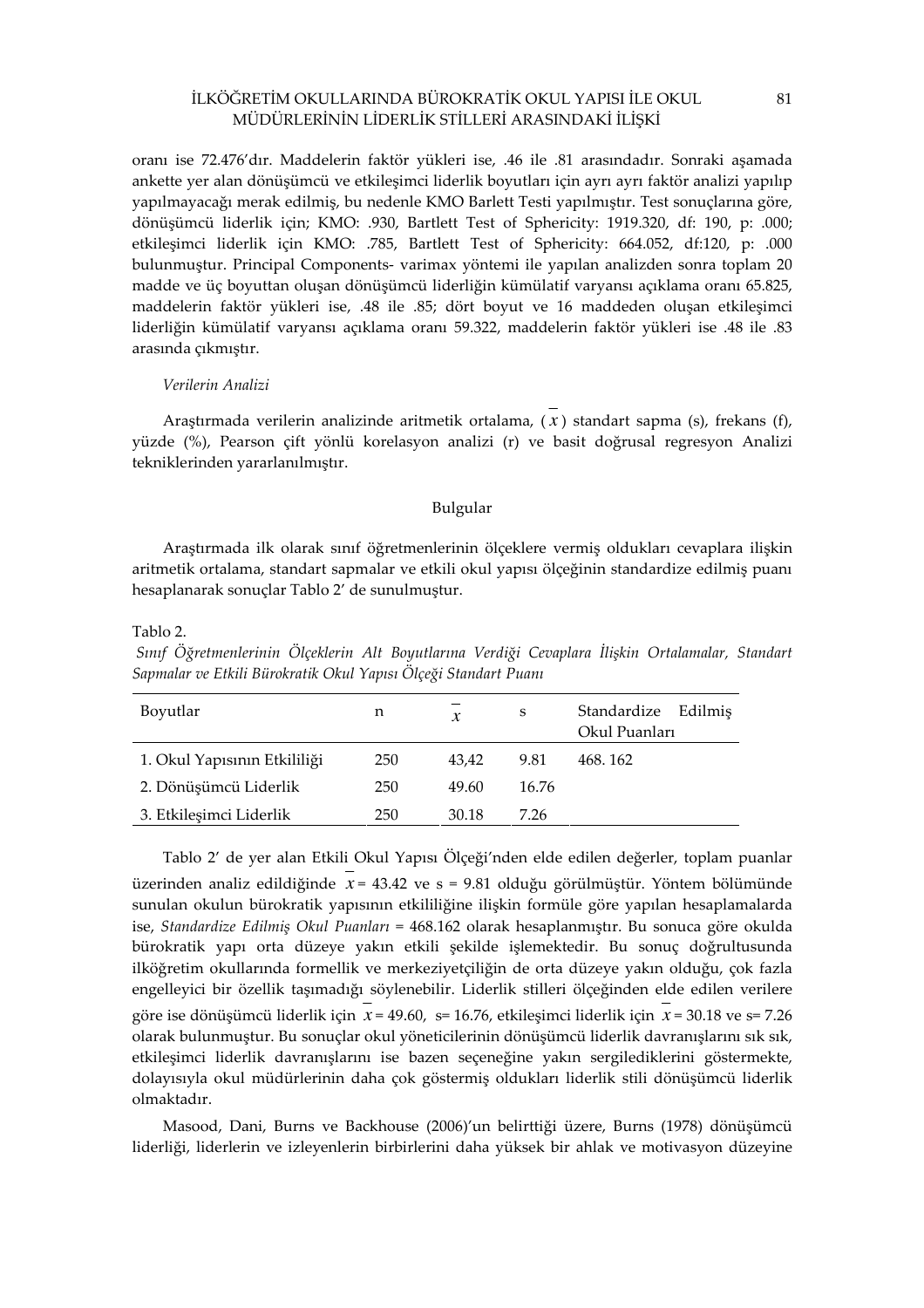çıkardığı bir süreç olarak tanımlamaktadır. Dönüşümcü liderler, izleyenlerinin özgürlük, adalet, eşitlik, barış ve insancıllık gibi yüksek idealler ve ahlaki değerler konusunda bilinçlenmelerini sağlamaya çalışırlar. Korku, kin, ihtiras ve kıskançlık gibi duyguları ise yok etmeye çalışırlar. Bu nedenle okullarda yöneticilerin dönüşümcü liderlik davranışları sergilemeleri önemli görülmektedir.

Araştırmanın sonraki aşamasında bürokratik okul yapısının etkililiği ile liderlik stilleri arasındaki ilişkiyi belirlemek amacıyla bürokratik okul yapısının işleyişi ile dönüşümcü ve etkileşimci liderlik stilleri arasındaki Pearson çift yönlü korelasyon katsayıları hesaplanarak sonuçlar Tablo 3'te verilmiştir.

Tablo 3.

Bürokratik Okul Yapısının İşleyişi ile Liderlik Stilleri Arasındaki İlişki

| 1. Okul Yapısının Etkililiği | .662* |       |
|------------------------------|-------|-------|
| 2. Dönüşümcü Liderlik        |       | .305* |
| 3. Etkilesimci Liderlik      |       |       |

 $*_{p<.01}$ 

Tablo 3'teki değerler incelendiğinde, tüm değişkenler arasında pozitif yönde bir ilişkinin olduğu görülmektedir. Bürokratik okul yapısının etkililiği ile dönüşümcü liderlik arasında (r= .662, p<.01) yüksek derecede, pozitif yönde ve anlamlı bir ilişki; etkileşimci liderlik arasında ise (r=.031, p>.01) bir ilişki bulunamamıştır. Bu sonuçlar, okulda bürokratik örgüt yapısının etkili işlediğinde, yani bürokrasinin okulda engelleyici değil işlevsel bir şekilde gerçekleştiğinde, dönüşümcü liderlik davranışlarının arttığı, etkileşimci liderlik davranışlarının ise azaldığı şeklinde yorumlanabilir.

Araştırmada, okul yapısının liderlik stillerini yordama derecesini test etmek amacıyla bürokratik okul yapısının etkililiği ile liderlik stilleri arasında basit doğrusal regresyon analizi yapılmış, dönüşümcü liderliğin yordanmasına ilişkin sonuçlar Tablo 4'te sunulmuştur.

Tablo 4.

| Değişkenler               | B                       | Standart |      |        | р    | Ikili | Kismi |
|---------------------------|-------------------------|----------|------|--------|------|-------|-------|
|                           |                         | Наta в   |      |        |      |       |       |
| Sabit                     | .518                    | 3.619    |      | .143   | .886 |       |       |
| Okul Yapısının Etkililiği | 1.130                   | .081     | .662 | 13.907 | .000 | .662  | .662  |
| $R = .662$ $R^2 = .438$   | $F_{(1-249)} = 193.398$ | p=.000   |      |        |      |       |       |

Bürokratik Örgüt Yapısının Dönüşümcü Liderliği Yordamasına İlişkin Regresyon Analizi Sonuçları

Tablo 4'teki regresyon analizi sonuçları incelendiğinde, okul yapısında bürokrasinin etkili işleyiş derecesinin dönüşümcü liderliğin yordayıcısı olduğu görülmektedir (R= .662, R2= .438, F=193.398, p< .01). Bu durumda dönüşümcü liderliğe ilişkin toplam varyansın yaklaşık % 44'ünün okul yapısında bürokrasinin işleyişi ile açıklandığı söylenebilir. Bu sonuçlar, etkili işleyen bürokratik okul yapısının, okul müdürlerinde dönüşümcü liderlik davranışlarının sergilenmesinin bir göstergesi olabileceği şeklinde yorumlanabilir. Yani okul yapısında formellik ve merkezilik azaldıkça, okul müdürlerinin dönüşümcü liderlik davranışı sergileme ihtimali daha yüksek olacaktır.

Etkili işleyen bürokratik okul yapısının etkileşimci liderliği yordamasına ilişkin yapılan regresyon analizi sonuçları ise Tablo 5'deki gibidir.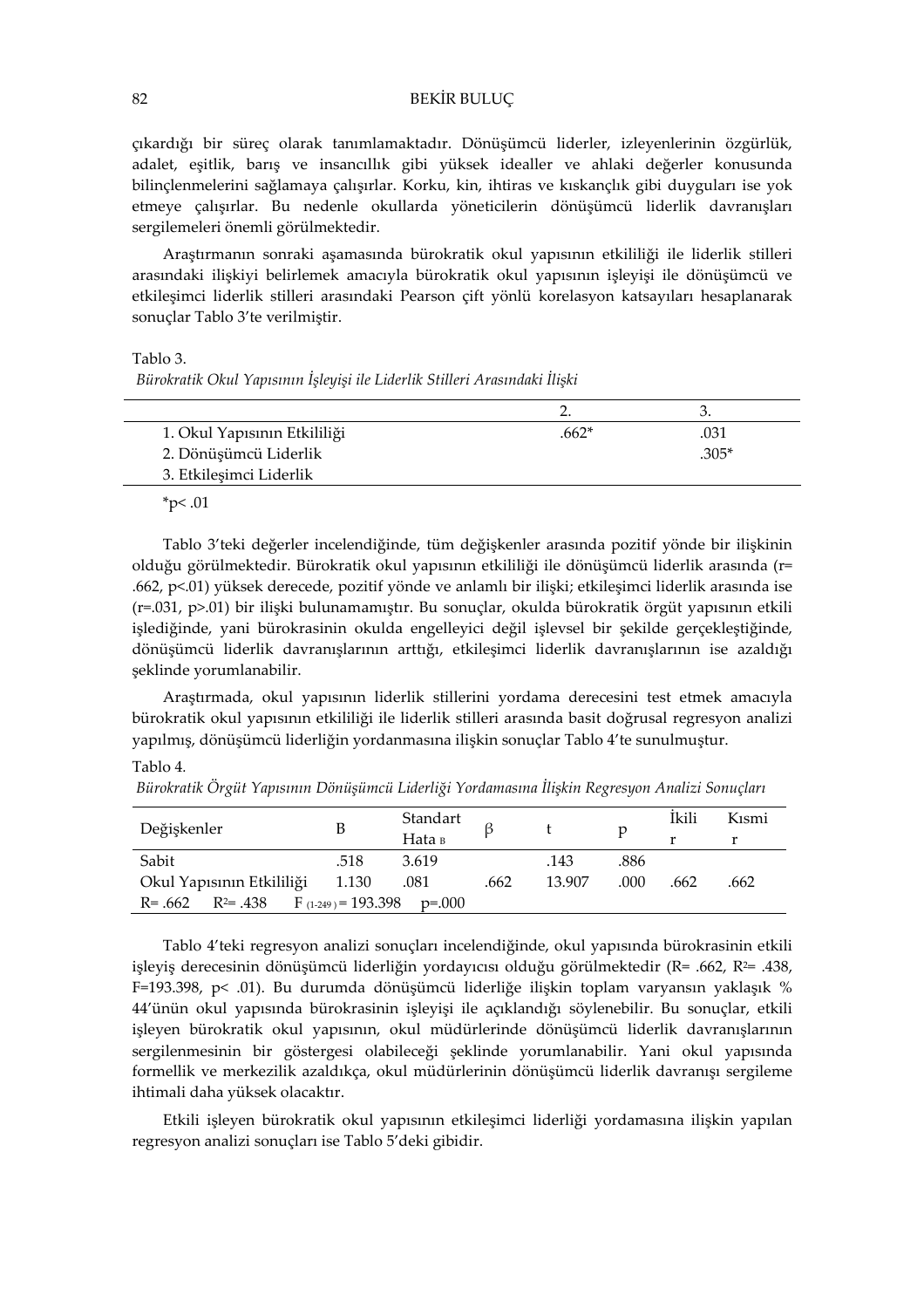Tablo 5.

 Bürokratik Okul Yapısının Etkililiğinin Etkileşimci Liderliği Yordamasına İlişkin Regresyon Analizi Sonuçları

| Değişkenler                                     | B      | Standart<br>Наta в |      |        | p    | Ikili<br>r | Kısmi |
|-------------------------------------------------|--------|--------------------|------|--------|------|------------|-------|
| Sabit                                           | 29.172 | 2.091              |      | 13.954 | .000 |            |       |
| Okul Yapısının Etkililiği                       | .023   | .047               | .031 | .496   | .620 | .031       | .031  |
| $R = 0.031$ $R^2 = 0.001$ $F_{(1-249)} = 0.246$ |        | $p=.620$           |      |        |      |            |       |

Tablo 5'te yer alan, bürokratik okul yapısının etkililiğinin, etkileşimci liderliği yordamasına ilişkin regresyon analizi sonuçları incelendiğinde, okul yapısında bürokrasinin işleyiş derecesinin etkileşimci liderliğin anlamlı bir yordayıcısı olmadığı görülmektedir ( R= .031, R2= .001, F=.246, p> .01). Etkileşimci liderliğe ilişkin toplam varyansın ancak % 001'i okul yapısında bürokrasinin işleyişi ile açıklandığı ifade edilebilir. Etkileşimci liderlik, ödül vaat edilerek bir nevi takas yoluyla örgütün idare dilmesi (koşullu ödül) davranışlarını kapsamaktadır. Etkileşimci liderler, izleyenlerin performansını takip ederek standartlardan sapmaları önlemeye (istisnalarla yönetim aktif) veya hata ve sapmalar ortaya çıkana kadar hiçbir şey yapmadan bekleyen (istisnalarla yönetim pasif), ihtiyaç duyulduğunda pek ortada görünmeyen (Laissez-Faire) liderlik davranışlarını sergilerler. Doğal olarak bu tür liderlik davranışları, dönüşümcü liderliğe göre çok arzu edilen davranışlar değildir. Araştırma sonucu ortaya çıkan bulgular, eğer okulun bürokratik yapısı etkili işliyorsa, bu tür liderlik davranışlarının azaldığı ya da başka bir deyişle aşırı ve engelleyici bürokrasinin hakim olduğu okullarda bu tür liderlik davranışlarının ortaya çıkma ihtimalinin yüksek olduğu şeklinde yorumlanabilir.

## Sonuç ve Tartışma

Araştırma bulgularına göre, çalışma grubundaki ilköğretim okullarında bürokratik okul yapısının etkili işleyişi orta dereceye yakındır. Bu durumda okullarda formellik ve merkeziliğin de orta derecede olduğunu söylemek mümkündür. Adler ve Borys (1996)' in de belirttiği gibi formellik etkin ve zorlayıcı olmak üzere iki şekilde gerçekleşmektedir. Etkin formellik, problemlerin çözümünde yardımcı olan, etkileşimli iletişimi sağlayan bir yapıdır. Zorlayıcı ya da baskıcı formellik ise, cezalandırmayı ön plana alan, otoriter ve tek yönlü iletişime dayanır. "Merkezilik derecesi ise hiyerarşi ve çalışanların karar sürecine katılımı ile ilgilidir. Merkezilik de etkin ve engelleyici olarak iki şekilde ortaya çıkmaktadır (Hoy ve Sweetland, 2000)". Araştırma bulguları, okullardaki formellik ve merkezilik derecesinin çok fazla baskıcı ve engelleyici olmadığını, etkin işlevsel formellik ve merkeziyetçiliğe yakın olduğunu göstermektedir. Başka bir deyişle öğretmenler okullarında bürokrasiyi çok fazla yüksek derecede görmemektedirler. Yapılan bazı araştırma sonuçları da bu araştırmanın sonuçları ile benzerlikler göstermektedir. Ömeroğlu (2006) tarafından, okul yönetiminde bürokrasi ve öğretmenlerin okula ilişkin tutumları arasındaki ilişkiyi belirlemek amacıyla 374 ilköğretim okulu öğretmeni üzerinde yapılan araştırma sonuçlarına göre, öğretmenlerin okullarındaki bürokrasiye ilişkin algıları düşük düzeyde olup, öğretmenlerin okula ilişkin tutumları bürokrasiye göre anlamlı düzeyde farklılık göstermektedir. Dönder (2006) tarafından yapılan araştırma sonuçlarına göre, okulların kuralcı bir tarz ile yani aşırı bürokratik olarak yönetilmesi, okulun atmosferini olumsuz etkilemekte, örgütte otoritenin hiyerarşik kullanımı artıkça, ilişkiler resmileşmektedir. İlişkilerin resmileştiği okullarda öğretmenlerin medeni cesaretleri kırılmaktadır. Karaman ve Akıl (2005) tarafından yapılan araştırma sonuçlarına göre ise, öğretmenler bürokratik okulları sağlıklı okullar olarak görmektedirler. Öğretmen görüşlerine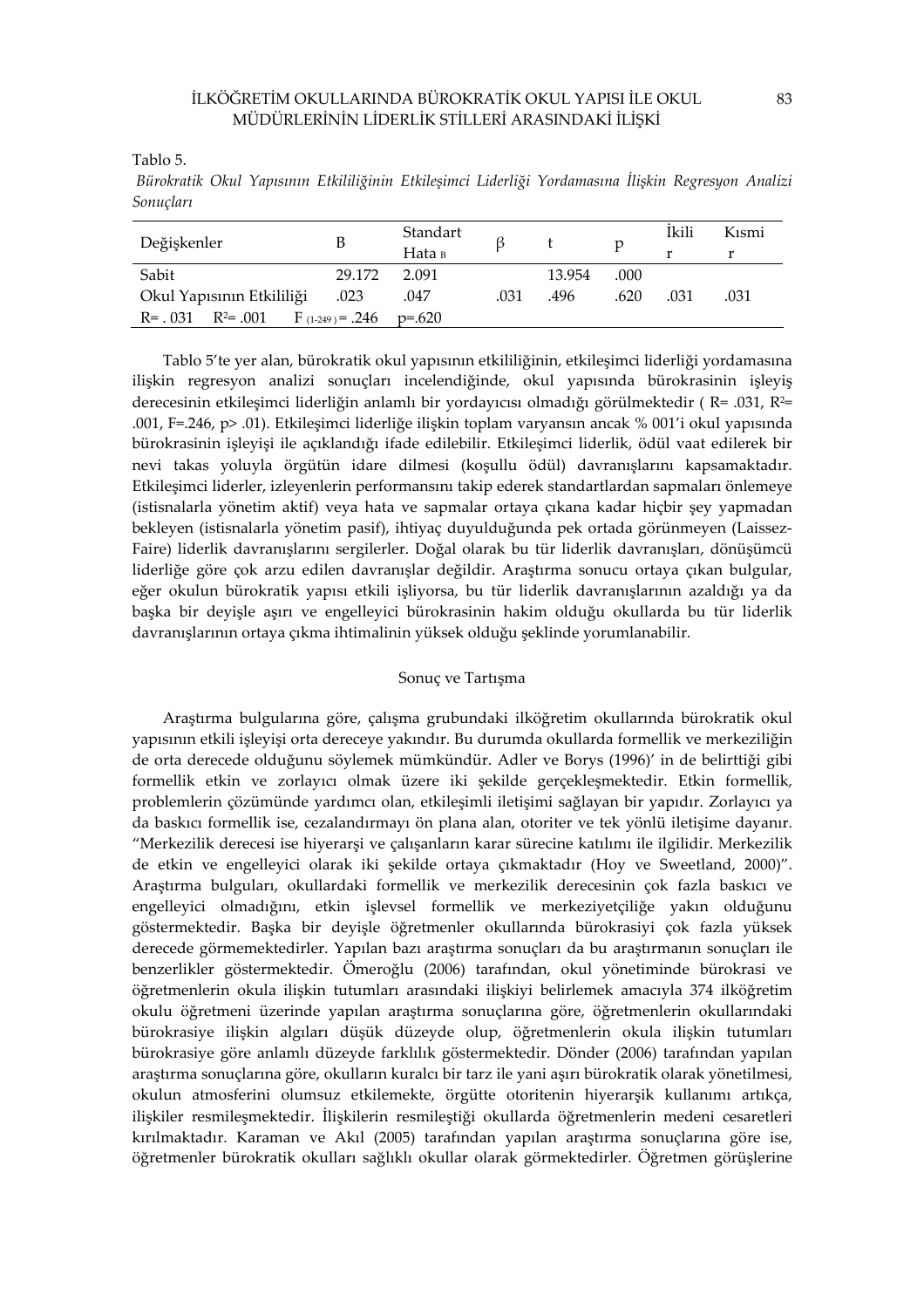göre, okullarda otoritenin hiyerarşik kullanımı, öğretmenlerin dış etkilerden korunmasını sağlamaktadır. Karaman, Yücel ve Dönder (2008) tarafından ilköğretim okullarında yapılan araştırmada ise, okulların kuralcı bir yönetim anlayışını benimsemesi, okulun atmosferini olumsuz yönde etkilemektedir. Uzmanlaşmanın az olduğu okullarda kuralların ağırlığının, yeterlik alanları ve işbölümünün belirsizliği nedeniyle daha da arttığı sonucuna ulaşılmıştır.

Liderlik stilleri ile ilgili araştırma sonuçlarına göre ise, okul yöneticileri dönüşümcü ve etkileşimci liderlik davranışlarından en fazla dönüşümcü liderlik davranışlarını göstermektedirler. Öğretmen görüşlerine göre toplam puanlar üzerinden dönüşümcü liderlik davranışlarına ilişkin *x* = 49.60 ve s= 16.76, etkileşimci liderlik davranışlarına ilişkin *x* =30.18 ve s=7.26 olarak belirlenmiştir. Bu durum bürokratik örgüt yapısının etkin şekilde işlemesinin, okul yöneticilerinde dönüşümcü liderlik davranışlarını desteklediği şeklinde yorumlanabilir.

Bürokratik okul yapısının etkili işleyişi ile liderlik stilleri arasındaki ilişkiye yönelik korelasyon analizi sonuçlarına göre ise, bürokratik okul yapısının etkili işleyişi ile dönüşümcü liderlik davranışları arasında (r=.662, p<.01) yüksek düzeyde, pozitif yönde ve anlamlı bir ilişki olduğu, bürokratik okul yapısının etkililiği ile etkileşimci liderlik arasında ise (r=.031, p>.01) ilişki olmadığı sonucuna ulaşılmıştır. Bu durum, dönüşümcü liderlikle etkili işleyen bürokratik okul yapısı arasında anlamlı bir ilişki olduğu, okulda etkili işleyen bürokrasinin, okul yöneticilerinde dönüşümcü liderlik davranışlarını desteklediği şeklinde yorumlanabilir.

Eğitim yönetimi literatürü içerisinde liderliğin geniş bir yer tuttuğu görülmektedir. Bilim adamlarının çağdaş okul müdürlerinin liderlik standartlarını belirlemeye yönelik gayretleri altında yatan temel nedenlerden birisi, okul müdürünün, çağdaş etkili okulun yaratılmasında en önemli öğe olmasıdır (Gümüşeli, 2001). Eğitim kurumlarının amaçlarına ulaşmasında etkili liderlerin rolü büyüktür. Okulda lider olarak görülen kişiler ise, öncelikle okul müdürleridir. "Müdür, okulda amaçların yerine getirilebilmesi için işgörenleri örgütleyen, çalışanları yönlendirip koordine eden ve denetleyen kişidir (Gürsel, 1997:77). Okul müdürlerinin, öğretmenlerin yetiştirilmesindeki rolü, aksamaları yerinde gözlemesi, eğitim hizmetlerinin en temel üretim birimi olan okul sisteminin sürekli içinde yer alması ve kuramla uygulama arasında köprü olması açısından önemlidir (Aydın, 2005:203). Okul müdürlerinin sahip olması gereken liderlik özellikleri konusunda değişik görüşler vardır. Fakat bu araştırmada da vurgulandığı gibi bunlardan en çok kabul görenlerden biri, dönüşümcü ve etkileşimci liderlik sınıflamasıdır. Dönüşümcü liderlik ise, diğerlerine göre daha çok kabul gören ve başarılı olduğu düşünülen bir liderlik stilidir. Araştırmada ortaya çıkan sonuçlar da bürokratik örgüt yapısının etkili işlemesinin dönüşümcü liderlik davranışlarını desteklediği sonucunu ortaya koymaktadır. Bu durumun öğretmenlerin, dolayısıyla örgütün performansını da olumlu şekilde etkileyeceği düşünülmektedir.

Bürokratik okul yapısının etkililiğinin dönüşümcü ve etkileşimci liderliği yordamasına ilişkin regresyon analizi sonuçlarına göre, etkili işleyen bürokratik okul yapısının, dönüşümcü liderliğin bir yordayıcısı, etkileşimci liderliğin ise yordayıcısı olmadığı sonucuna ulaşılmıştır. Bu sonuçlar etkili şekilde işleyen bürokratik okul yapısının, dönüşümcü liderliği desteklediği, etkileşimci liderlik davranışlarını azalttığı şeklinde yorumlanabilir.

Araştırma sonuçlarına göre, okulun bürokratik yapısının etkili şekilde çalışması, okul yöneticilerinde dönüşümcü liderlik davranışlarının sergilenmesini güçlendirmektedir. Dönüşümcü liderlik davranışları ise etkileşimci liderliğe göre daha demokratik, katılımcı, performans ve verimliliği artıran bir liderlik stilidir. Bu nedenle okulların örgüt yapısı her ne kadar bürokratik olsa da literatür bölümünde de belirtildiği gibi, okulda bürokrasinin etkin işlemesi için gerekli önlemler alınmalı, okul yönetimlerine destek olunmalıdır. Bu bağlamda okulların bağlı olduğu üst sistemler, okul yönetimlerine daha fazla yetki ve sorumluluk vermeli, merkeziyetçilik ve hiyerarşi, okulların yapısı göz önünde bulundurularak uzmanlığa ve deneyime daha fazla şans tanımalıdır. Bürokratik yapının etkili işlemesi, okul yöneticilerinin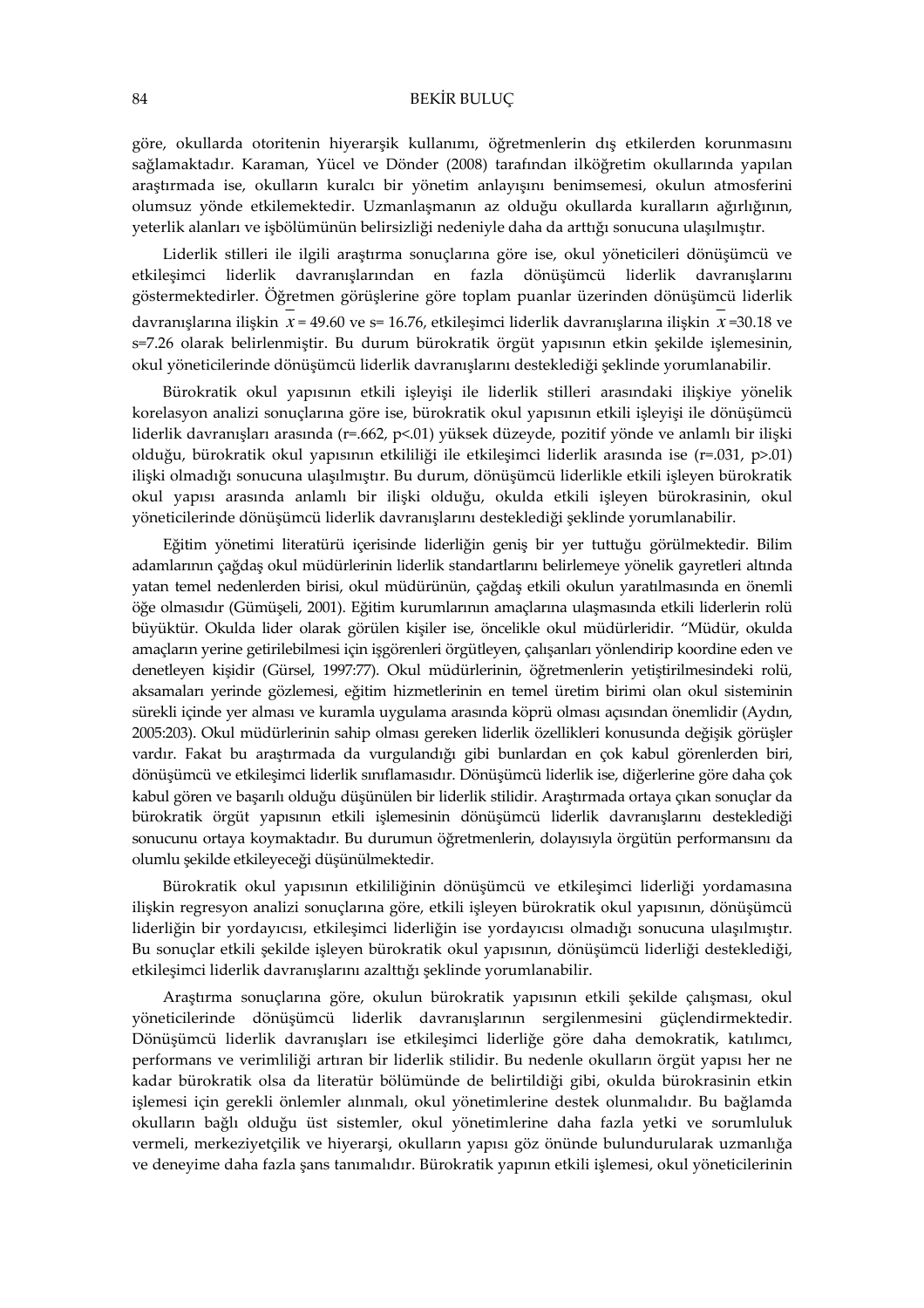liderlik stillerini olduğu kadar, öğrenci ve öğretmenlerin performans ve başarısını da olumlu şekilde etkileyecektir.

#### Kaynakça

- Adler, P. S., ve Borys, B. (1996). Two types of bureaucracy: Enabling and coercive. Administrative Science Quarterly, 41, 61-89.
- Adler, P.S.(1999). Building better bureaucracies. The Academy of Management Executive, 13 (4), 36-49.
- Akbaba-Altun, S.(2003). İlköğretim Okulu Müdürlerinin Dönüşümcü Liderliğe Verdikleri Önem ve Uygulama Düzeyleri. İlköğretim Online, 2 (1), 10-17, [Online]: http://ilkogretim-online.org.tr adresinden 15 Temmuz 2008 tarihinde indirilmiştir.
- Avalio, B.J., Waldman, D.A ve Yammarino, J.(1991). Leading in the 1990s: the four I's transformational leadership. Journal of European Industrial Training. 15 (4), 9-16.
- Avolio, B.J., Bass, B ve Jung, D.I.(1999). Re-examining the components of transformational and transactional leadership using the multifactor leadership questionnaire. Joumal of Occupational and Organisational Psychology, 72, 441-462.
- Aydın, İ.(2005). Öğretimde Denetim. Ankara: PegemA Yayıncılık.
- Aydın, İ.(2006). Eğitim ve Öğretimde Etik. Ankara: PegemA Yayıncılık.
- Bass, B. M. (1985). Leadership and performance beyond expectations. New York: Free Pres.
- Bass, B.M.(1997). Personal selling and transactional/ transformational leadership. Journal of Personal Selling & Sales Management, 17 (3), 19-28.
- Bass, B.M ve Avolio, B.J. (1990). Developing transformational leadership:1992 and beyond. Journal of European Industrıal Training, 14 (5), 21-27.
- Bass, B.M., ve Avolio, B.J. (1993). Transformational leadership and organizational culture. Public Administration Quarterly, 17, 112-121.
- Bass, B.M ve Avolio, B.J. (1995). MLQ-Multifactor LeadershipQuestionnaire CA: Mind Garden Inc. USA.
- Celep, C. (2004). Dönüşümsel Liderlik. Ankara: Anı Yayıncılık.
- Cemaloğlu, N.(2007a). Okul Yöneticilerinin Liderlik Stilleri ile Yıldırma Arasındaki İlişki. H.Ü Eğitim Fakültesi Dergisi, 33, 77-87.
- Cemaloğlu, N.(2007b). Okul Yöneticilerinin Liderlik Stillerinin Farklı Değişkenler Açısından İncelenmesi. Türk Eğitim Bilimleri Dergisi, 5 (1), 73-112.
- Cohen, H.(1965). The demonics of bureaucracy. Iova: The Iowa State University Press.
- Clawson, D.(1980). Bureaucracy and the labor process. The transformation of US industry, 1860-1920. New York and London: Monthly Review Press.
- Craig, T.(1995). Achieving innovation through bureaucracy:lessons from the Japanese brewing industry. California Management Review, 38 (1), 8-36.
- Çelik, V.(1998). Dönüşümcü Liderlik. Kuram ve Uygulamada Eğitim Yönetimi Dergisi, 16, 423-442.
- Çelik, V. (2003). Eğitimsel Liderlik (3. Baskı). Ankara: PegemA Yayıncılık.
- Dönder, H.H.(2006)."Öğretmenlerin Örgütsel Vatandaşlık Davranışları ve Bürokrasi." Yayımlanmamış yüksek lisans tezi, A. Kocatepe Üniversitesi Sosyal Bilimler Enstitüsü, Afyon.
- Geyer, A.L ve Steyrer, J.M. (1998). Transformational leadership and objective performance in banks. Applied psychology: An International Review, 47 (3), 397-420.
- Gümüşeli, A.İ. (1996). İlköğretim okulu müdürlerinin öğretim liderliği davranışları. III. Eğitim Bilimleri Kongresinde Sunulmuş Bildiri.
- Gümüşeli, A.İ.(2001). Çağdaş Okul Müdürünün Liderlik Alanları. Kuram ve Uygulamada Eğitim Yönetimi, 28, 531-548.
- Gürsel, M.(1997). Okul Yönetimi. Konya: Mikro Yayınları.